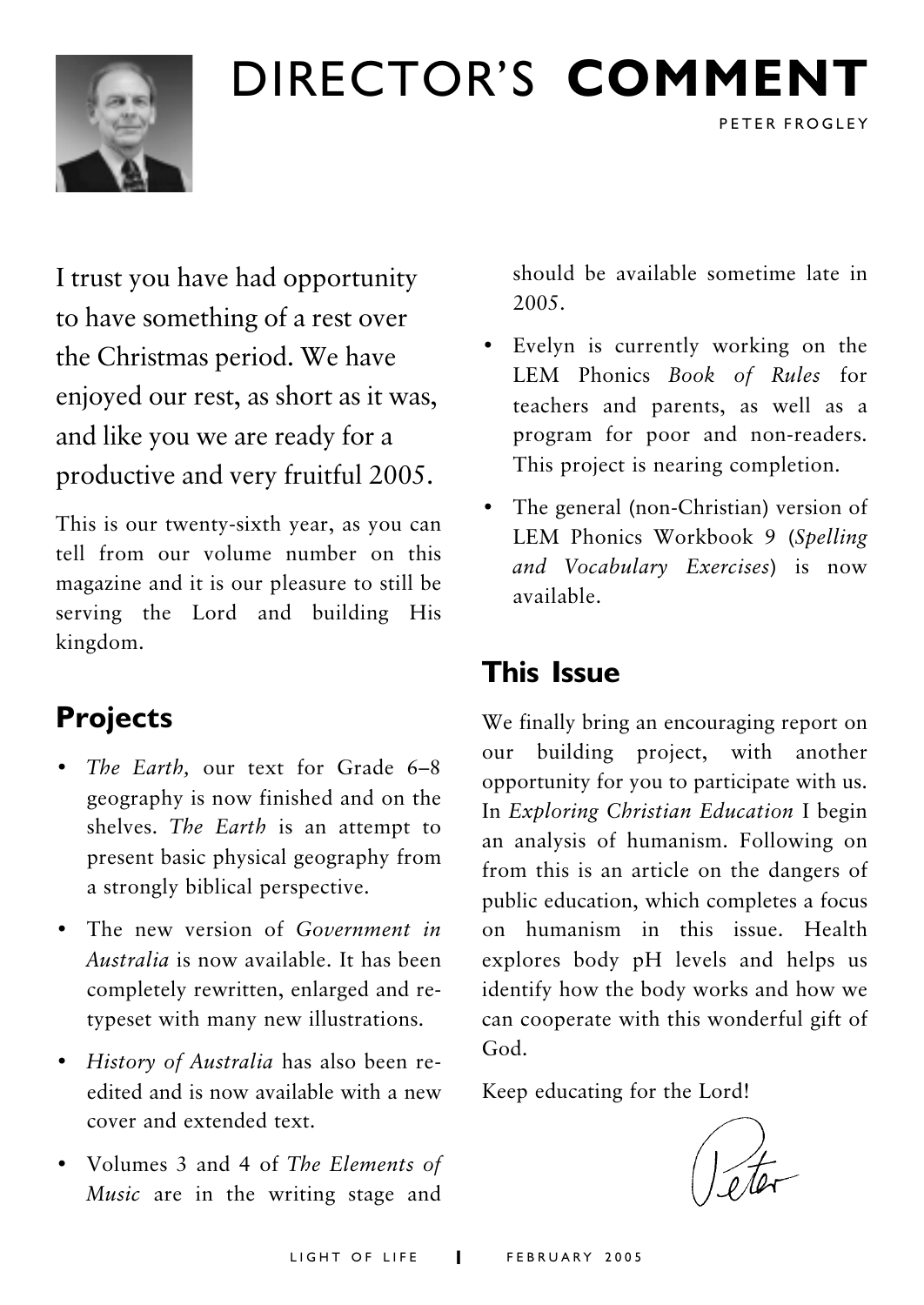

## **NEWS UPDATE**

### **CHESS 2005**

CHESS seminars are already planned for 2005 and presented in the back pages of this magazine. Highlights for this year will include the visit of Mike McHugh, Director of Christian Liberty Press, Chicago, USA as our keynote speaker in both Melbourne and Sydney. Claire Jones from Trivium Education in Brisbane will be joining us as one of the speakers in several of the seminars

These seminars are a great opportunity to meet with home educators, particularly those who are new to home education Despite the work and travel involved we do enjoy this privilege of meeting and sharing with so many people.

### **LEM Building Project**

After years of delay and frustration we were finally able to pick up lease documents in December. Then after further minor difficulties we have now registered the lease and are ready to commence building.

Work is underway preparing for services to be brought to the land and the building certifier should have finished his work by the end of January. We have been able to engage the services of a Christian builder who has set up temporary fencing and begun work surveying and marking the  $h$ lock

As always building projects present many challenges, but we are encouraged to believe that we will soon be underway. LEM has been able to set aside a

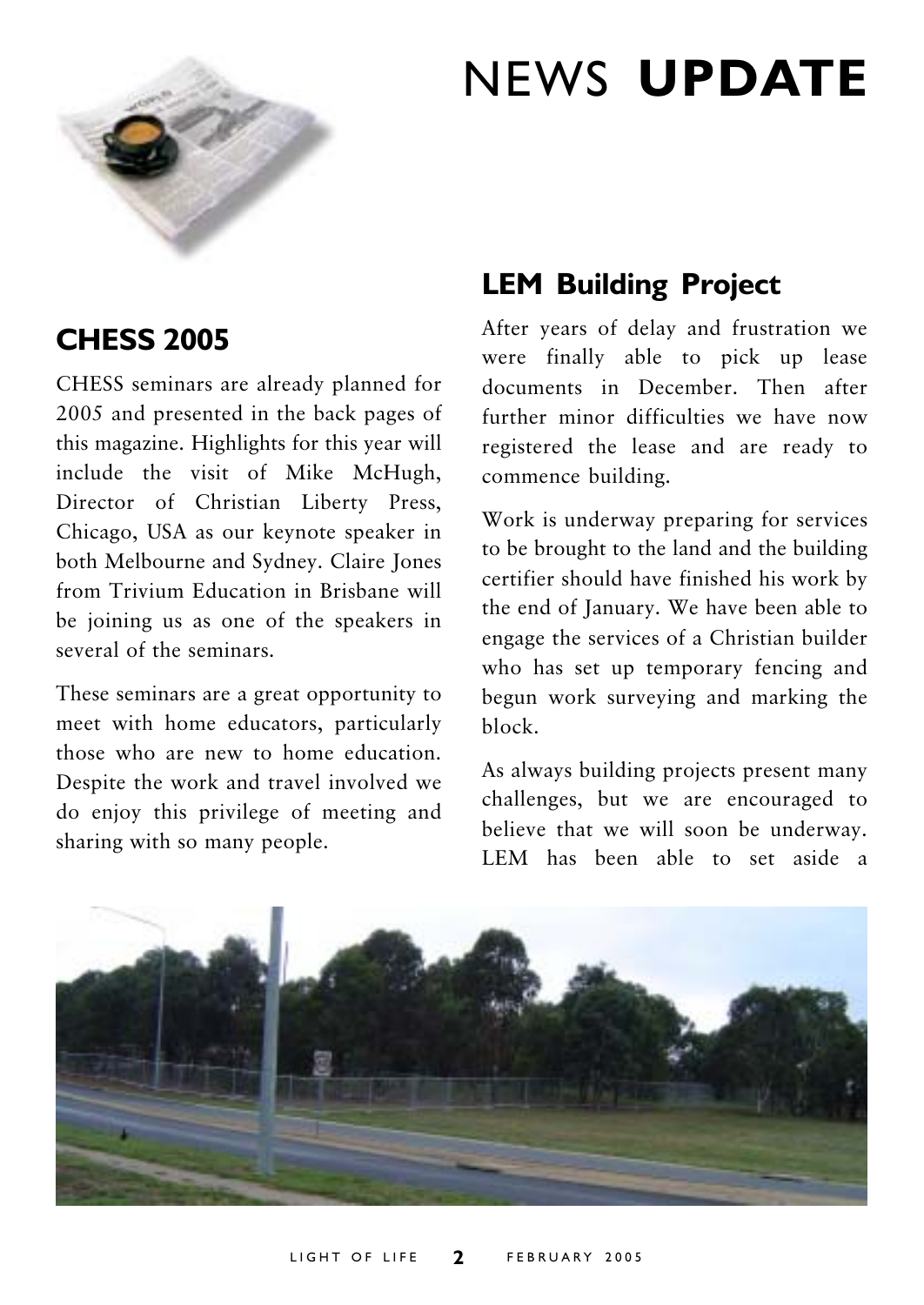significant part of the cost already and we again thank over one hundred of our friends who have given over \$60,000 toward the building through our fund raising efforts in the past two years. We will need, at present indications, to



borrow between \$150,000 and \$200,000 to complete project and are the believing that God will release further finances to

us during the construction phase.

We are thus launching further fund raising with this issue of Light of Life believing God will touch people's hearts to assist us complete this project debt free. Some have already assisted us generously, but we ask you all to again prayerfully consider our needs at this time. Not only will your taxdeductible gift enable us to have an efficient building in which to carry out this ministry, but it will free up money to be used in our overseas outreaches. Whilst we should be able to look forward to some returns on our overseas ventures the reality is that God has been leading us to third world nations (like Papua New Guinea, India, China and Peru) where we need to make significant investment to see the establishment of Christian education.

### **Papua New Guinea**

In PNG there is currently a possibility of seeing the LEM Phonics programme used in the education system of the nation, but there is also a newly developing interest in

> Christian education in  $the$ nation  $One$ national brother has established 20 schools in the past 5 years and our representative in PNG. Mesia Novau has enquiries from several churches wanting to begin Christian schools. All of this requires significant

investment in helping to get these schools established

## India

In December Evelyn was able to travel to India with a team to visit an orphanage we have supported for some time. The orphanage has a school and they want to use Christian materials. Evelyn was able to conduct LEM Phonics training in two locations, Tirupathi and Rajamundry, both in the south east of India. There was good response and we look forward to exploring establishing LEM Phonics in India. Again there are many obstacles but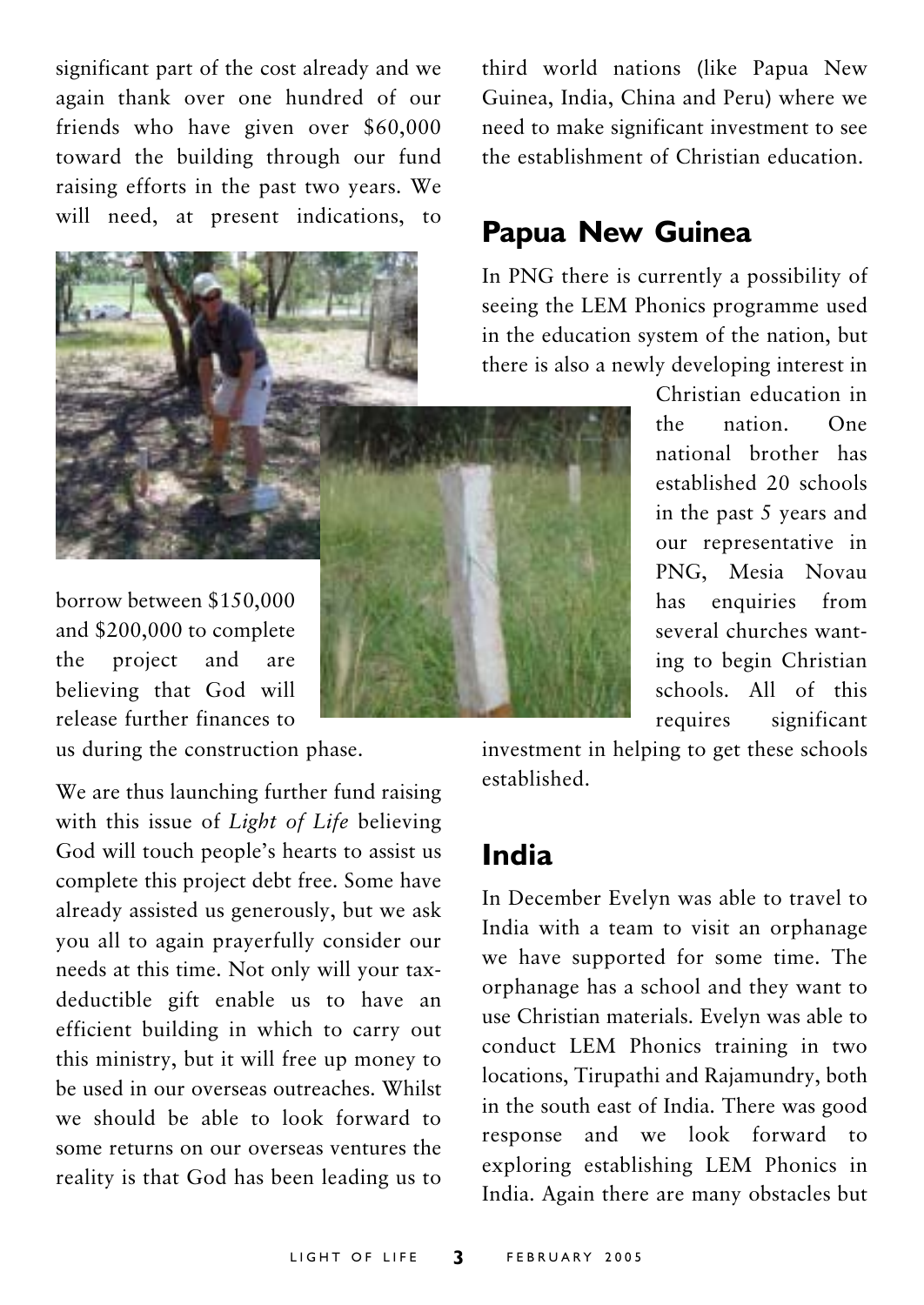the people are competent and we are looking to setting up printing the materials in India. The orphanage personnel may be able to manage this and use any profits generated from the sales of materials to help fund the orphanage.

## China

We understand the teachers college in Ruicheng is doing well and new doors have opened in another nearby area which will test the capacity of the small team in China. The team there would really appreciate our prayers at this time of significant potential.

### Peru

Following my visit to Peru last year Bob and Frances Relyea have been hard at work developing the ministry of LEM. They were looking to be involved in setting up a teachers college in the south of Peru, but it seems the enemy has gotten into the camp there and dissipated the work. They are now regrouping to ascertain the direction the Lord has for them now. They are

building a team of local people who can assist them in their work and there seem to be a number of very competent people who are showing positive interest.

The LEM Diploma Course continues to be very popular with over 80 teachers enrolled at present. The exercises coming in for assessment are keeping Bob quite busy.

### www.lem.com.au

Several have commented on having difficulty finding things like online ordering or phonics material, so we have introduced a new 'Quick Links' box on our front page which contains the most commonly visited pages. We've also made some enhancements to our navigation menu and online order form.

Remember to keep visiting our website for all our current promotions, up-to-date catalogues, resources and online ordering. If you have any questions, suggestions or comment about our website please email john@lem.com.au.



# **FOR SALE**

**Grain mill attachment for Champion Juicer** 

Limited use, very good condition, RRP \$149.60

\$95 or near offer

Phone Peter Frogley on (02) 6259 3944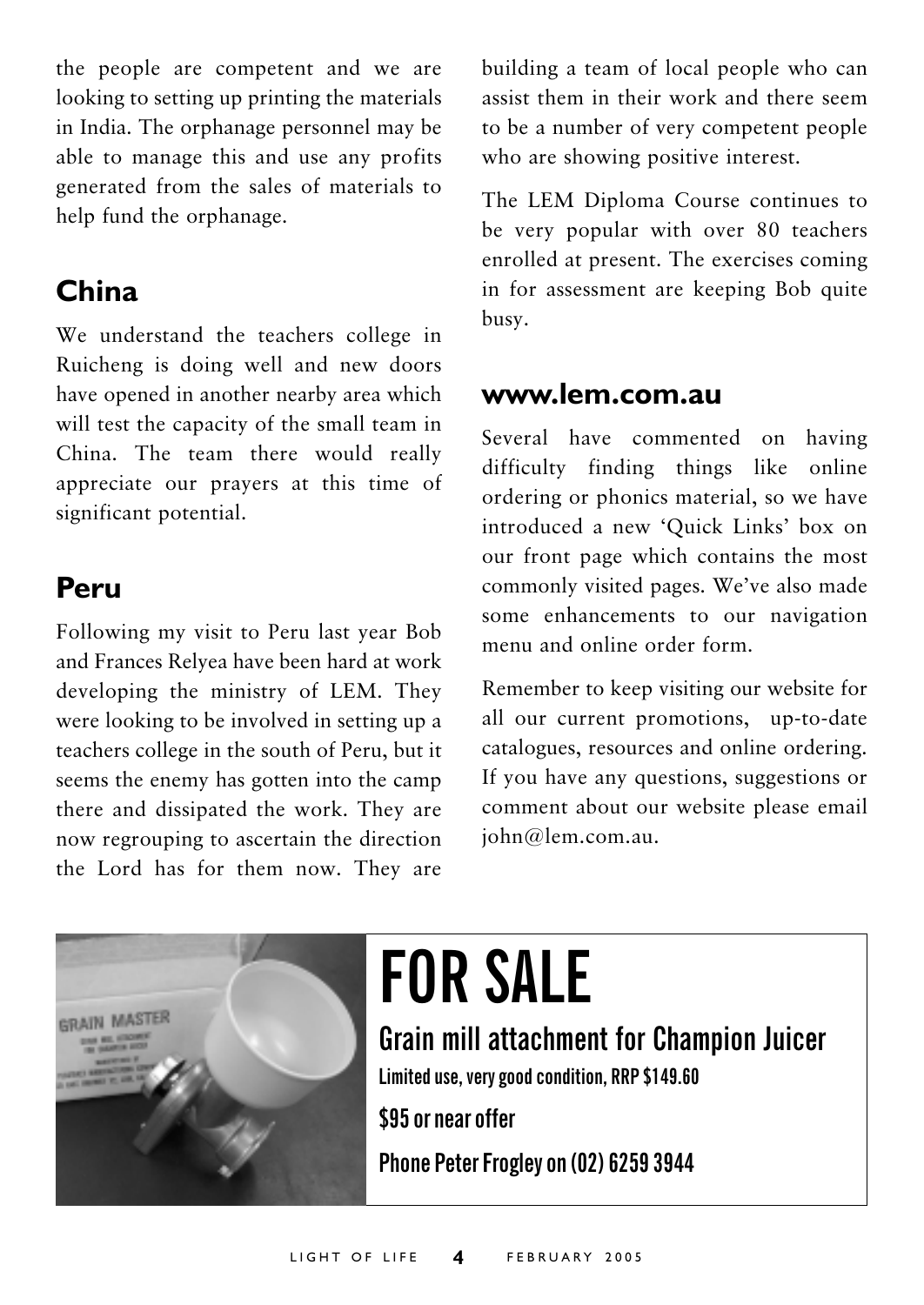

## **EXPLORING CHRISTIAN EDUCATION**

PETER FROGLEY

## **Introducing Humanism**

An essentially simple choice confronts all of mankind — it is as old as the Garden of Eden.

Will man submit to God's authority or attempt to establish his own (see Genesis  $3:1-13$  and Romans  $10:1-3$ ?

We are continually exposed to Christian and non-Christian concepts which shape our way of thinking (presuppositions). It is important for us to clarify our thinking so that we think an act biblically. The Bible teaches that we need to renew our minds.

And do not be conformed to this world. but be transformed by the renewing of your mind, that you may prove what is that good and acceptable and perfect will of God.

Romans  $12:2$ 

The renewing of our minds requires we must firstly know and understand what is anti-Christian in our thinking processes; and then establish a biblical presuppositional base.

### **What About Education?**

Since its inception in the 1870s State education has developed an approach without reference to God, in response to their legislative brief demanding 'secular' education. As a result we have an humanistic educational programme.

Humanism: The rejection of religion in favour of a belief in the advancement of humanity by its own efforts.

#### Collins Compact Australian Dictionary

Unfortunately, the majority of Christians have been taught in humanistic schools and universities to think and act as Humanists Christians desire to be faithful to the Lord in all their doings, but with such an emphasis on ungodly humanistic teaching in our educational system, we find Christianity and Humanism mixing in various degrees. I have categorised the positions and thinking of Christians as I have observed them

#### **I. SECULARISTS**

Christians who believe education is 'secular' and therefore need make no reference to God. These people have accepted the Greek idea that there is 'secular knowledge' and 'spiritual knowledge' — entirely separate and unable to be mixed. Philosophically these Christians are a living *dichotomy*, who on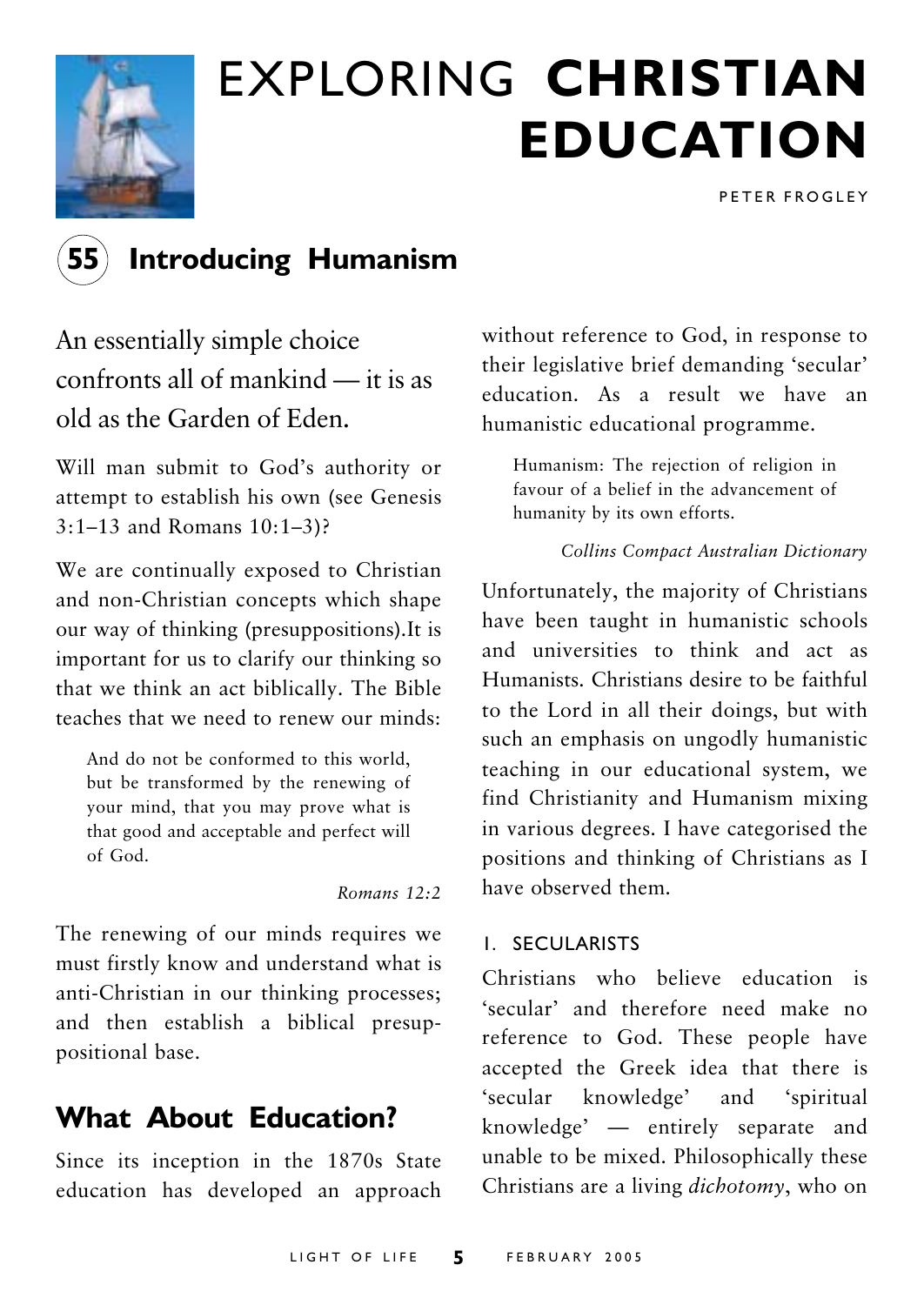the one hand say 'Jesus is Lord' and on the other, 'He has no place in the classroom'. Consider Col 1:15-18, 2:1-3, Ps 19 and Gen 1-11.

#### 2 WITNESSES

These Christians believe the ungodly system can and should be negated by Christian witness Whilst there have been some wonderful testimonies of God's grace through the witness of some of these people, it has not resulted in changes to the humanism of state education

#### 3. IDEALISTS

There are some who believe they can transfer their children to a Christian school and their troubles will be over. Such Christians have not fully considered the extent of the war that is being waged for the souls and minds of men (see 2 Cor  $10:3-6$ , Eph  $6:10-18$ ).

#### 4. BIBLICAL CHRISTIANS

Finally, there are those who recognise the need for personal change to enable them to understand God's heart in education 'The fear of the Lord is the beginning of wisdom and knowledge' (Prov 1:7; Ps 111:10).

## How Do They Do It?

The authority behind and chief promoter of Humanism is Satan, who has a wellorganised, well-oiled strategy to achieve his purposes.

Whilst Satan is the power behind ungodly strategies, man, the sinner is his loyal

## the chief promoter of Humanism is Satan

helper. Some of the tools men have implemented are:

#### WORLD GOVERNMENT/GLOBAL **CITIZENSHIP**

This is the belief that global citizenship should replace national identity  $-$  some would term this idea one world government. Some of Satan's key tools in working toward this goal, in education, are the United Nations department, United Nations Educational, Scientific and Cultural Organisation (UNESCO), and the development of disciplines, particularly the Social Sciences and Humanities

One of the text books used is quoted below.

...some people think that the countries of the world must come together under a world government ... that only with a world government is there a chance of saving the earth for humankind.

American Citizenship: The Way We Govern (Addison-Wesley)

Despite repeated failures as a peace keeper in almost every theatre of its operation the UN still maintains the respect of the media and the 'politically correct'.

#### **EASTERN THOUGHT PATTERNS** Relative Values

Replacing the absolute values of Christianity with the relative values of humanism makes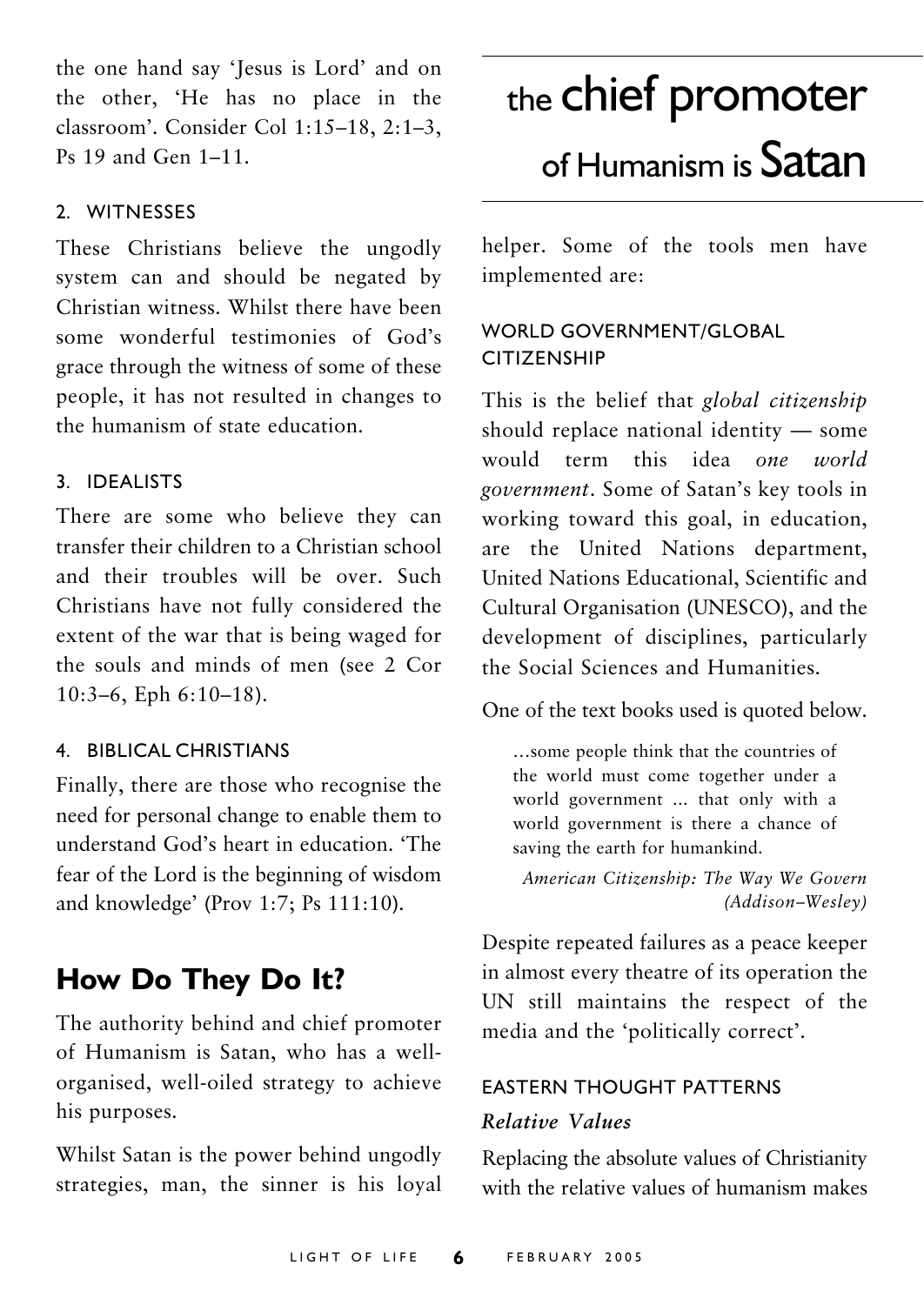humanism's values consistent with those of eastern religions. I suspect this is a major reason for the growth in eastern religions in the western world.

#### Children's Rights

Children's rights are promoted to further alienate children from parents. In helping children establish their rights, proposals are put to the children and tragically we are able to observe that they have become part of the mainstream in society, for example:

- The right to decide what to eat
- The right to decide whether or not to go to school
- · The right to decide which, if any, religion to practice
- The right to trial by other children
- The right to decide when to go to sleep
- The right to choose where to live.

#### **Values Education**

The subject of Values Education has been created to teach humanist values in our state schools Values education has been popularised by Sidney Simon, Leland House and Howard Kirschenbaum, who claim young people raised by moralizing adults are not prepared to make their own choices about what they believe. It seems clear that Values Education has been introduced in a deliberate attempt to undermine the remnant of biblical truth in our society.

The following quote serves to illustrate:

Everyone must develop his own set of principles to govern his own sexual behaviours.

Psychology for Living, McGraw Hill/Webster

#### **ATTACKS ON THE FAMILY**

#### **Ouestioning Gender Distinctions**

This is the humanist determination to present men and women as equal, for example, by removing all school books with a sexist bias (Mothers cooking, Dads going off to work, etc.).

#### Liberation

Liberalising sexual restrictions is promoted heavily by academics, media and educators. David Mace, past President of the Sexuality Information and Education Council of the US (SIECUS), says:

The simple fact is that through most of our history in Western Christendom we have based our standards of sexual behaviour on premises that are now totally unsupportable... on the folklore of the ancient Hebrews and on the musings of medieval monks, concepts that are simply obsolete.

Sex education textbooks, Life and Health, Random House

#### Sex education

Sex is a most powerful gift from God, but as such it is able to be powerfully corrupted. Humanist educators have exploited sex on the basis of the ungodly values they embrace. A comment on school sex education programme by Professor Derek Llewellyn-Jones, President of the Federation of Family Planning Associations:

Studies in four countries have shown that education does not increase sex promiscuity and does reduce unwanted pregnancies. All those positives imply sex education has a value. When people are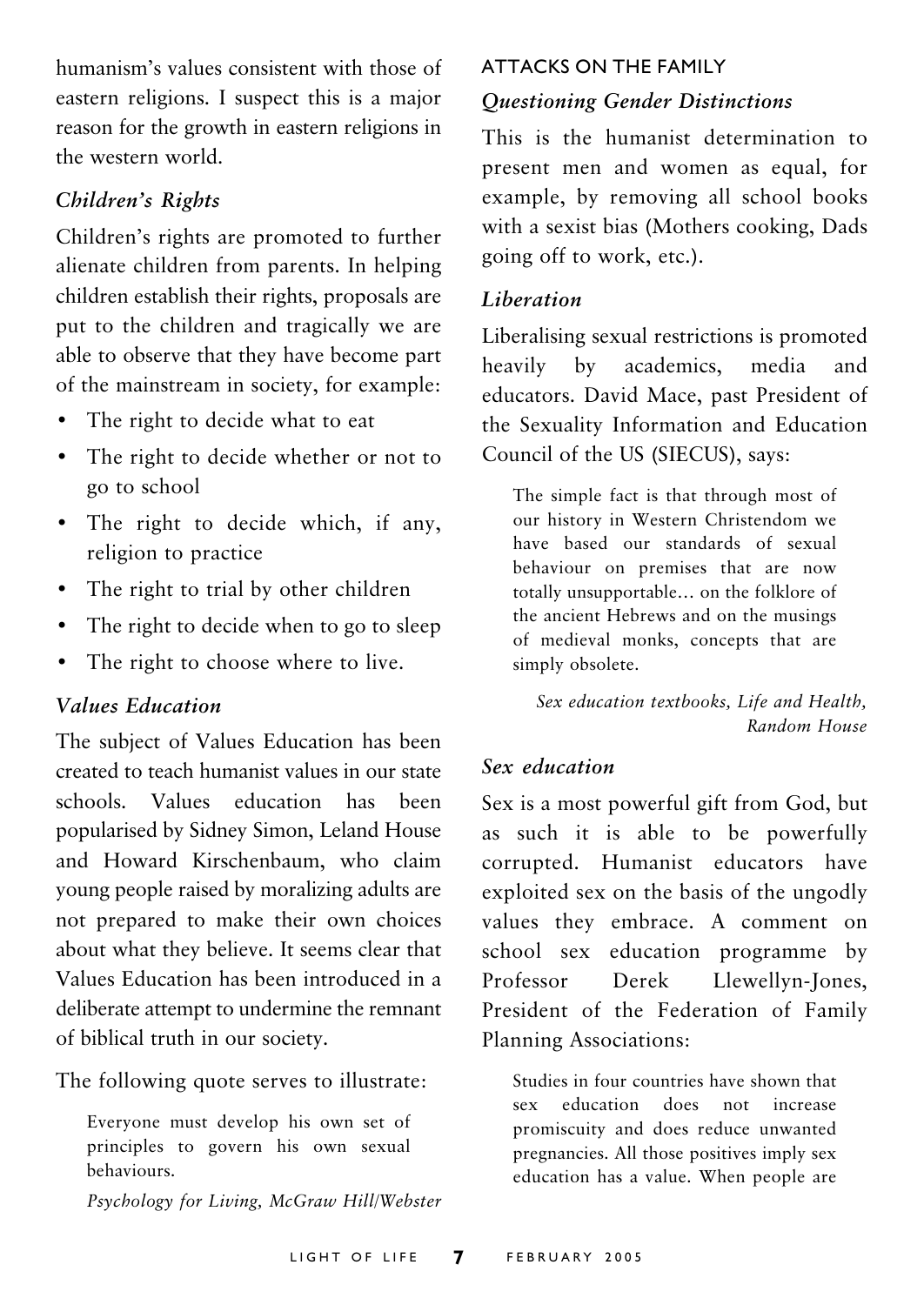informed in a responsible way, they make responsible choices. While good sex education programs are only one factor in making a better society, they should help the sexes relate better towards each other and reduce sexual problems in relationships. And that makes for a better and freer society where the rights and responsibilities of other people are recognized.

The Bulletin, September 1, 1987

#### Role Playing

Role playing is a tool to promote the principles of the religion of humanism, and is a tool for change. It facilitates change in the attitudes, values and behaviours of children by getting them to talk about and act out their feelings. Robert C Hawley in his book Value Exploration Through Role Playing, writes:

Once we have helped the students to explore their values and determined what things are important to them, then the final concern is to help the students plan for change.

Role playing has become rather popular in many Christian circles, but unfortunately most do not understand the dangers inherent in this practice.

#### INTRODUCING OCCULTISH MATERIALS

Occultish materials assume many hues; from blatantly occult materials to what some would consider harmless forays into the occult as in the Harry Potter books. materials Occultish are commonly introduced in English language courses, which include stories about witches. ghosts, curses, seances, etc. The justification for presenting these materials is that they represent the views of a significant number of members of society.

#### ELEVATING EDUCATION TO THE STATUS OF A GOD

Education has become an end in itself. Education has developed its own religious framework — its places of worship (schools and universities), its gods (the disciplines) and its bibles (text books).

This 'pride of life' is inevitable when we refuse to submit to the creator from whom knowledge  $comes$  $Paul$  $w<sub>e</sub>11$  $a11$ understood the dilemma when he said in 1 Cor 8:1 'knowledge puffs up'.

Many Christians have a 'blind spot' in this area of temptation to pride in knowledge. Such pride in knowledge must be addressed and overcome by both teachers and students.

Each of these aspects is identified by a common component - the fact that God is not considered. Education is in the state it is because man in his pride has chosen to ignore the overwhelming claims of God to be Lord over all things. Rather than submit to His glorious lordship we would rebelliously continue in our own strength. The result? Humanism This futile work of man to establish credibility in and of himself has marred all of history and education. We, as God's people in the twenty-first century, have the opportunity to turn this around — at least in our own spheres of influence.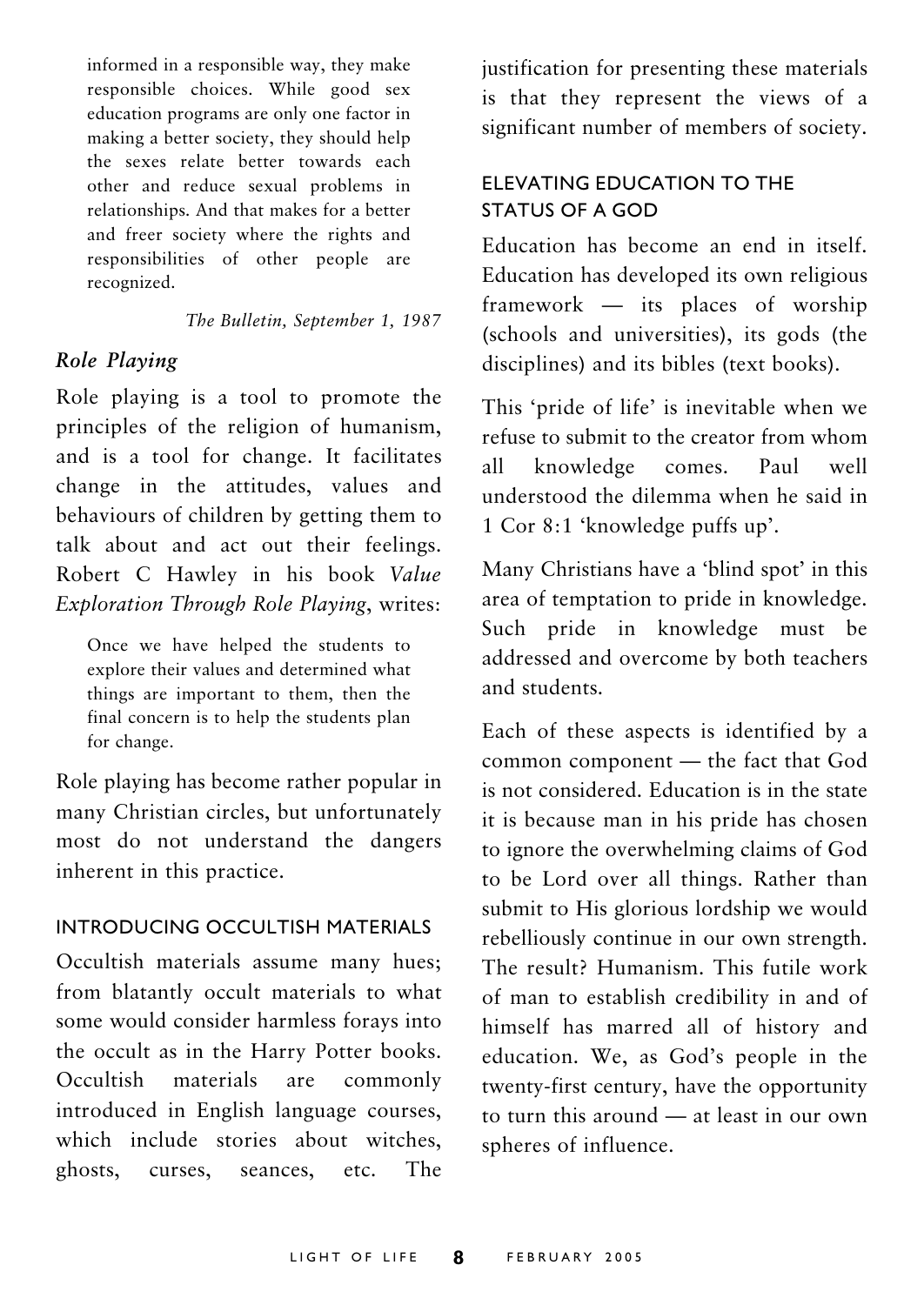

## NINE REASONS FOR NOT USING PUBLIC SCHOOLS

DAN SMITHWICK

Public schools (or as some like to say, government schools) have come upon hard times in the past several years.

One would be hard-pressed to find a community where the public school system is not having serious problems. While gunshootings  $get$  $the$ coverage  $most$ (understandably), there are many, many other problems plaguing the 150-year-old experiment of government-run education. Budget crises, teacher shortages, facility problems, undisciplined youth, and now, more frequently, problem parents plague most school districts. In addition to these is the fundamental problem poor education. Standardized test scores have fallen dramatically over the past few decades. Both college and business leaders lament how poorly high school students are educated.

I want to give nine reasons why the church today should cease using state-run schools. I also want to acknowledge up front that there are oftentimes circumstances why Christians believe they have to use the public schools. It is neither my place, nor anyone else's, I believe, to judge all situations from afar. I will say more on this later. But first, some background on the theological basis for arguing why the church should abandon public schooling.

Jesus said, 'Man shall not live by bread alone, but by every Word that proceeds from the mouth of God' (Matt 4:4). For the past several decades it appears that leaders of our nation, particularly in the field of education, have systematically set out to demonstrate that Jesus didn't know what He was talking about. From the removal of the Ten Commandments in the classroom to denving prayer in school to forbidding any display of religious objects in public places (including a closed Bible on a teacher's desk), our nation has determined to become officially secular. No Word, just bread; no supernatural, just natural.

The fruit of this removal of Christianity from the public square is apparent to anyone who wants to see - a decrease in good things (honesty, morality, literacy, family coherence, etc.) and an increase in bad things (crime, sexual immorality, bankruptcies, business and government corruption, family breakdown, etc.). Within a few short generations, our nation has been exchanging liberty for bondage (government dependency), free enterprise for socialism, creditor status for debtor status, community spirit for isolationism, honouring God for ignoring Him.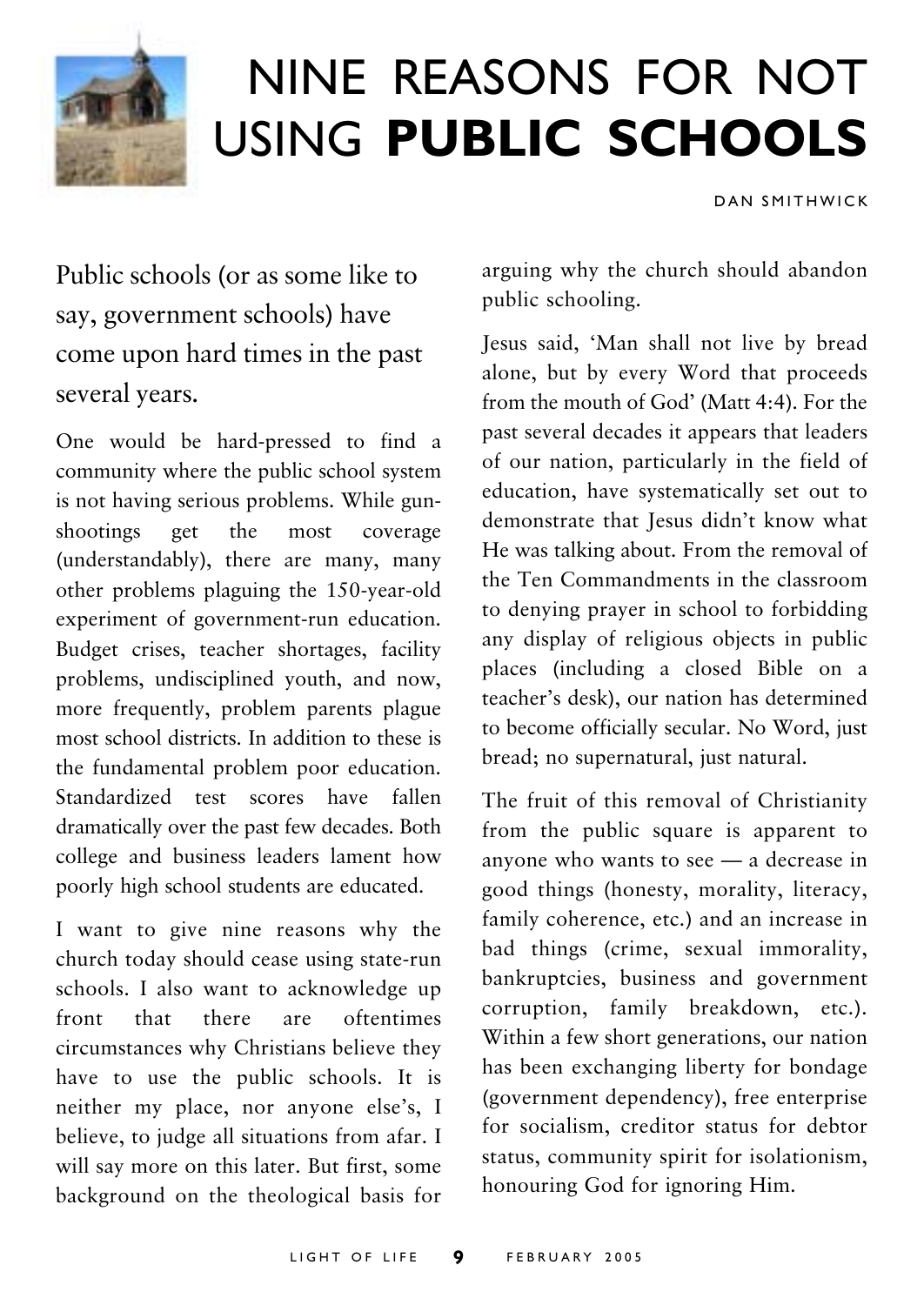The seedbed for this change, I believe, more than any other place, has been the public school classroom. When the public/ government school system began in the early non-religious secular education without warning. Theologian and educator Dr A A Hodge, Princeton Theological Seminary, said:

I am as sure as I am of Christ's reign that a comprehensive and centralized system of national education, separated from religion, as is now commonly proposed, will prove the most appalling enginery for the propagation of anti-Christian and atheistic unbelief, and of anti-social nihilistic ethics, individual, social and political, which this sin-rent world has ever seen.<sup>1</sup>

Martin Luther said:

I'm afraid that the schools will prove the very gates of hell, unless they diligently labour in explaining the Holy Scriptures and engraving them in the heart of youth.

education America's government-run system has proven Luther right.

These men, and many others, gave us clear warnings about government-run, secular, no-Bible education. But the church pressed on. She bought the concept of 'free' education and surrendered her posterity to be raised by the state. Would that God had shown all parents the error of this as clearly as one parent from Iowa who said.

I don't want my children fed by the state. I don't want my children clothed by the state. But I would prefer either to their being educated by the state.<sup>2</sup>

Education expert Samuel L. Blumenfeld stated·

The plain, unvarnished truth is that public education is a shoddy, fraudulent piece of goods sold to the public at an astronomical price. It's time the American consumer knew the extent of the fraud which is victimizing millions of children each year.<sup>3</sup>

and author Wilson Pastor Douglas captured the situation well when he noted:

For over one hundred years, Americans have been running a gigantic experiment in government schools, trying to find out what a society looks like without God. Now we know.<sup>4</sup>

Here are my nine reasons why Christians should no longer use public schools (and really never should have) from least to most important:

#### 9. UNSAFE ENVIRONMENT

Surely, every parent in America has heard about the gun-shootings in more than a dozen public schools over the past several vears. What Mom hasn't worried as she watched her child go off to school wondering if today the tragedy might strike her family? But there are tens of thousands of students who go to their public school daily without ever being confronted with such violence. There are lesser-degree acts of violence (fights, sexual abuse, name calling, teasing, etc.) but these problems show up in private schools as well. Even drug and alcohol problems occur in Christian schools, but to a much lesser degree. Public schools are unsafe in many ways, but I believe this is last on the list of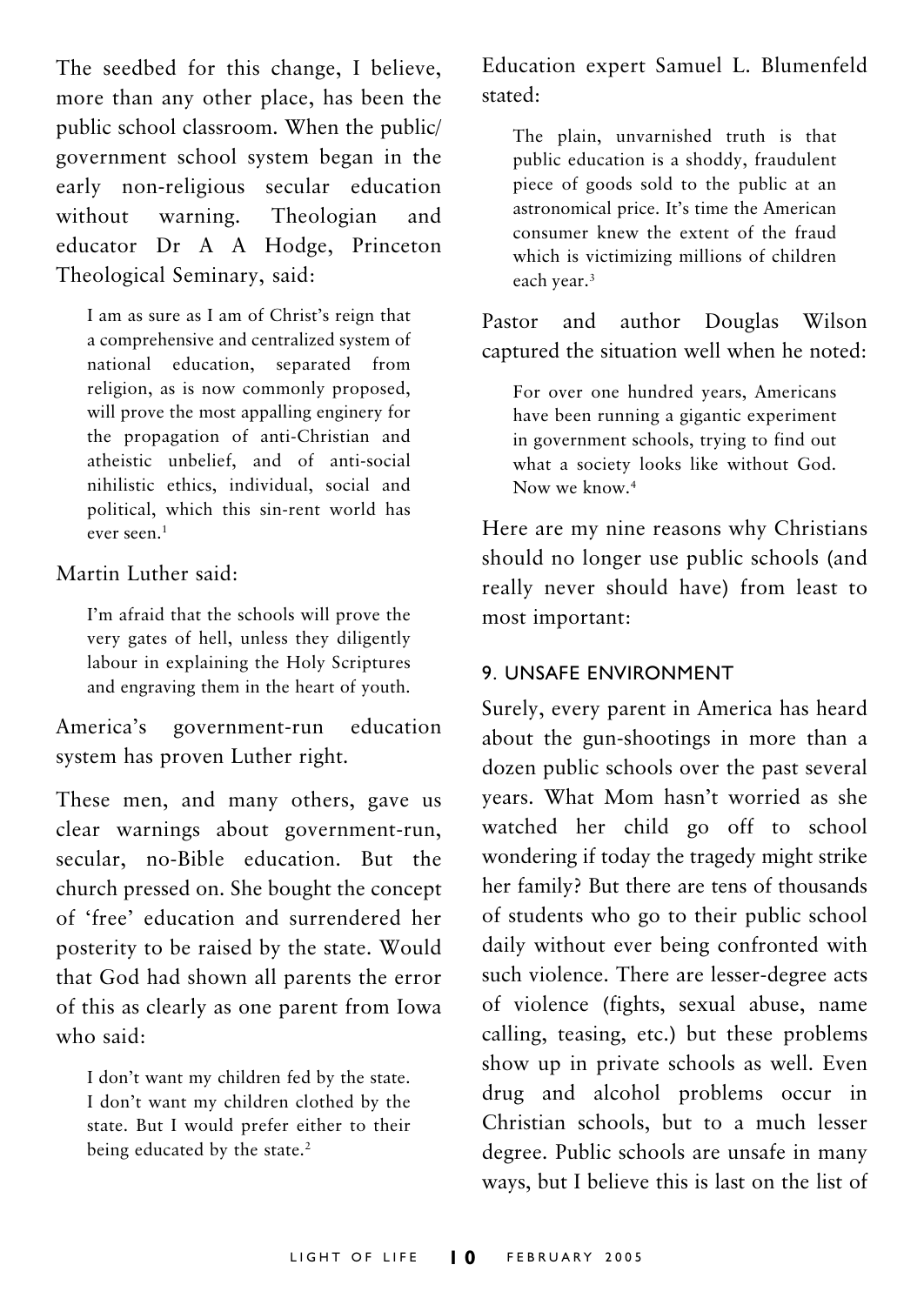'top nine' reasons for Christians not to enroll their children in them.

#### **8. NEGATIVE ROLE MODELS**

The Bible says, 'Do not be deceived: Bad company corrupts good morals' (1 Corinthians 15:33). An environment where the majority of people are not Christian is unques-

tionably going to produce a different ethic than will occur when nearly all are Christian (faculty and students). The value system, or worldview, of non-Christian teachers and students will produce a 'normal' environment that is hostile to Christianity. If we believe the Bible to be true, it simply cannot be any different.

Most students like to model their teachers. especially when they are viewed as 'cool'. However, the morals of Christian-family youth are being corrupted when the lifestyle of their teachers reflects such anti-Christian views as gay rights, abortion rights, and sex before marriage. Believing otherwise is already proof that the warning of this Scripture was ignored you have been deceived.

#### 7. REVERSE 'EVANGELISM'

Many Christian families state that a key reason for staying with the public school system is to be 'salt and light' to a pagan culture I think this may be an excellent reason for an adult who is called to teach and to evangelism of the lost. There are many Christian teachers in public schools

who choose their work for this reason and my hat goes off to them. They are undoubtedly facing in-your-face hostility to Christian principles and yet remain there to

## our nation has determined to become Officially secular

pray for the lost, be a witness for Christ, and give the best education they can to students. But the 'salt and light' concept ends there. I think it is unwise (dangerous?) to send little-trained or untrained vouth to perhaps the key battleground of Humanists (the public school classroom) and expect them to be effective in winning over unbelievers, adult or student. That evangelism is working in reverse far too often as is evidenced by Christian-family youths adopting morals of their unbelieving friends

#### **6. GODLESS CURRICULUM**

School is about learning and learning is about knowing truth. Fundamental to the Christian faith is the axiom that God is truth God chose to reveal Himself in Word-form (the outworking of truth) in four primary ways:

- 1. by His spoken Word 'Let there be,' creation came into existence, with order and purpose
- 2. by inspiration, His written Word was given to us in the Scriptures for right living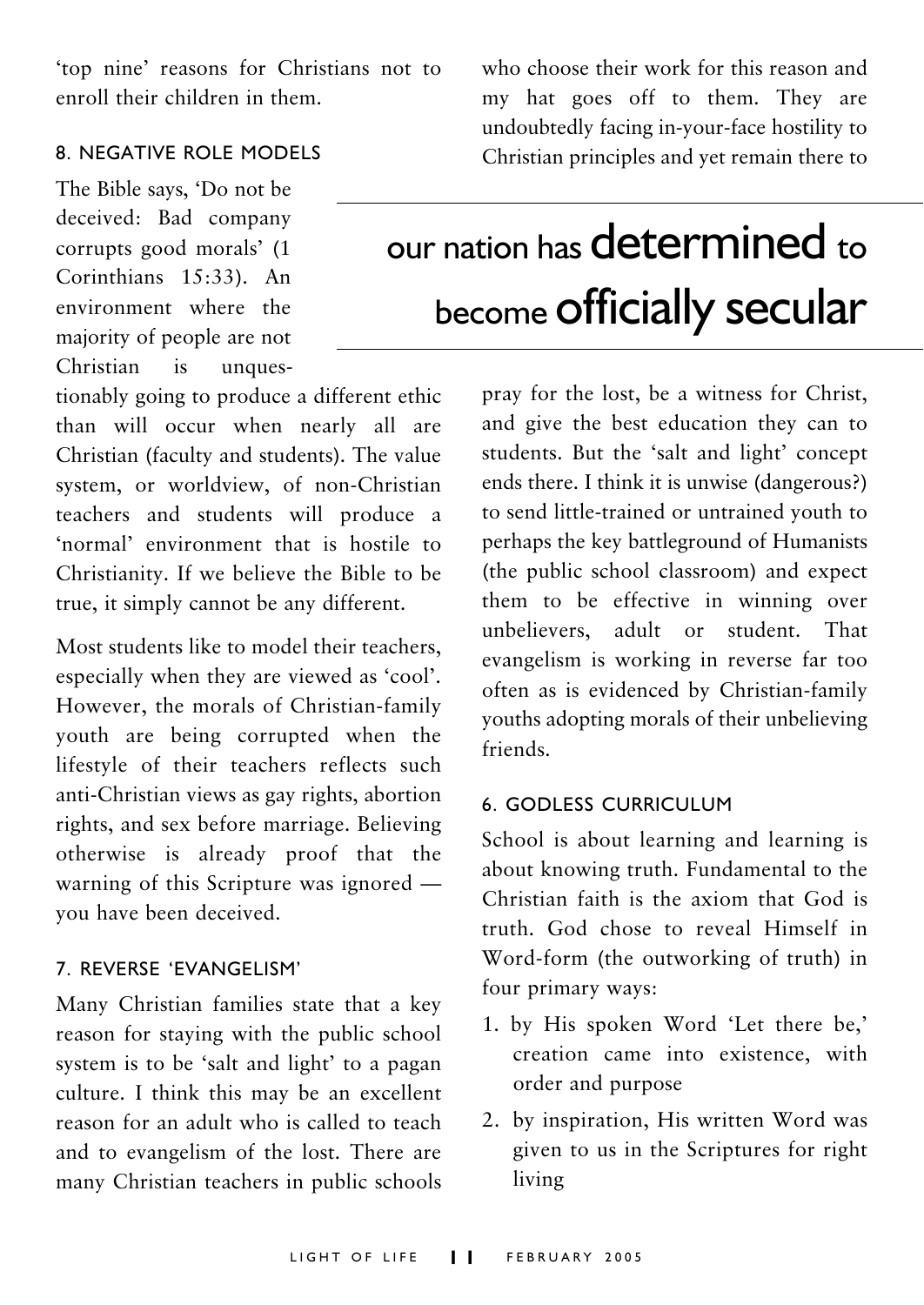- 3. by incarnation, His Word was given to us in flesh (Jesus Christ) for our redemption
- 4. by His final Word, all will be judged:

For all who have sinned without the Law will also perish without the Law, and all who have sinned under the Law will be judged by the Law.

 $Rom \t5:12$ 

When schools use a curriculum that is completely devoid of God's Word, how can we possibly expect students to be educated? How can we expect our children to be blessed? To be successful? Peter Marshall said:

Let us not fool ourselves - without Christianity, without Christian education, without the principles of Christ inculcated into young life, we are simply rearing pagans.

A godless curriculum will produce a godless people.

#### 5. PUBLIC SCHOOLING IS NOT **THOROUGH**

Pick any subject taught in K-12 education, and if it has been taught apart from the knowledge revealed in Scripture, it is incomplete (and likely inaccurate). History, biology, mathematics, sociology, language, arts, economics, science. government - each are openly addressed in Scripture. In other words, the God who made all creation has also told us how to understand creation. Why would we want to go to the effort and expense of having our children educated for 12-16 years ignoring what the original Author has to say about the subjects we are teaching?

Take history for example. Schools teach world history. But do students in public schools learn the factual history of mankind: formations of people groups, nations, or why certain civilizations came and went? Or the origins of different languages? Do they learn of the individuals who were greatly used of God in shaping civilization: Noah? Abraham? Moses? David? Paul? Are they taught about some of the world's greatest events such as Creation, the Flood, the birth, death and resurrection of the Son of God, by whom the school's calendar is dated? Not likely.

#### **4. POOR ACADEMIC RESULTS**

It is secret to none: Public school students, to a large degree, are simply not welleducated. Much has been written about the 'dumbing down' of our public schools. There are exceptions of course. Some youth, because of their gifting and good homes, are excelling in public schools in spite of the overall deterioration of the system. But for the great majority, even average to above average in intelligence, they are being badly educated. What a travesty this is.

My friend, Rev E Ray Moore, Jr recently wrote:

Abundant evidence, assembled from test scores and elsewhere, assures us that today's public school graduates do not have the mastery of basic subjects that earlier generations had. Students are leaving public high schools in record numbers without having acquired basic writing comprehension skills. reading  $\alpha$ r mathematical ability. They know little to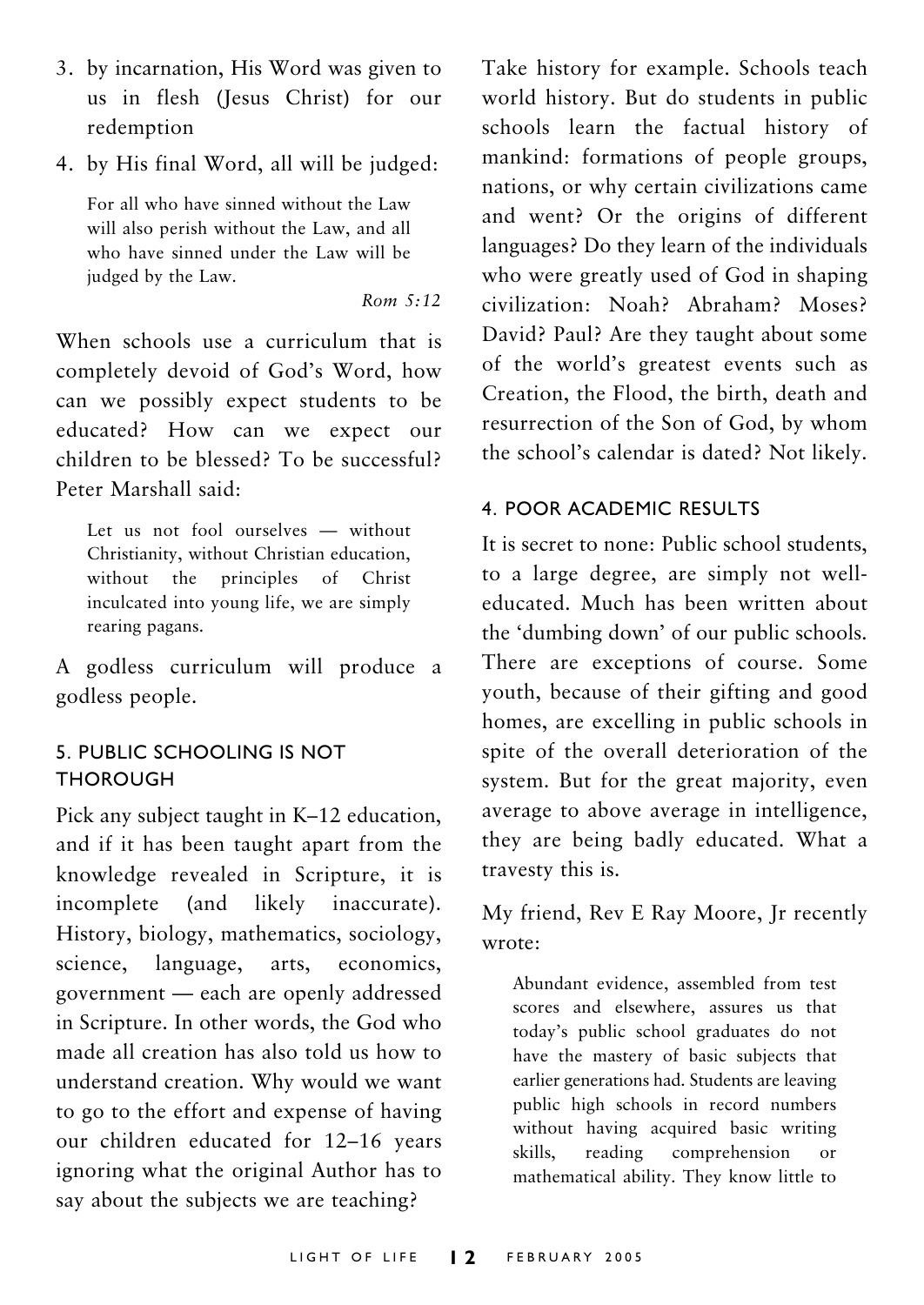nothing of this country's founding or its history. They cannot place major historical figures or events in the right century. They cannot walk up to wall maps and point out foreign countries. significant This intellectual deterioration has spread into public colleges and universities that have admitted more and more unprepared students into college level work.<sup>6</sup>

#### 3. PUBLIC SCHOOLING BREEDS THE **VIEW THAT SUCCESS CAN COME APART FROM GOD**

If we throw out all the bad stuff found in public schools (shootings, rapes, stealing, fighting, cheating, etc.) and have a 'nice' school where no student is afraid, we are still left with an education system that is robbing youth of the most important aspect of being educated - to trust God. The supreme value being touted today for education is to be successful and have a good life. Students are told. 'You need a good education so you can get a good job so you can give your kids a good education so they can get a good job,' ad infinitum. Not only is this a horrible philosophy of life, it is grossly unbiblical. The Bible says, 'But you shall remember the LORD your God, for it is He who is giving you power to make wealth' (Deut 8:18). But this wealth is not simply for the sake of our being rich, for this verse continues, 'that He may establish His covenant which He swore to your fathers, as it is this day.'

Here is the purpose of being properly educated and successful - to establish God's covenant on earth. Public schools do not go this direction but rather promote materialism as a way of being successful. This is a formula for failure. the exact opposite of the stated purpose of public education.

#### 2. PUBLIC SCHOOLING PRODUCES NO **FFAR OF GOD**

Education, in any subject, should create fear (reverence) of God for how His majesty is revealed in that area of life. Teaching should also instill a proper fear (fright) of going against God's order and purpose in each discipline of life. Sadly, our public schools teach subjects simply as if God does not exist.

#### **I. PUBLIC SCHOOLING (SECULAR** EDUCATION) IS DISOBEDIENCE TO GOD

Herein lies the primary reason why Christians should not use public schools any longer. Having been educated myself in public schooling through college, having become a Christian at age 33, and having put our five children through combinations of public and private Christian schools. I can only look back and confess that I was not always obedient in education. I wish every day I could relive some of those years and do it 'by the Book.'

But those days are gone. It is only the present in which we can decide to be obedient in this all-important field we call education. The Bible says, 'Train up a child in the way he should go, even when he is old he will not depart from it' (Prov 22:6). There is simply no easy way around the fact that putting our children in an anti-Christian educational system is not training them up in the way they should go. Many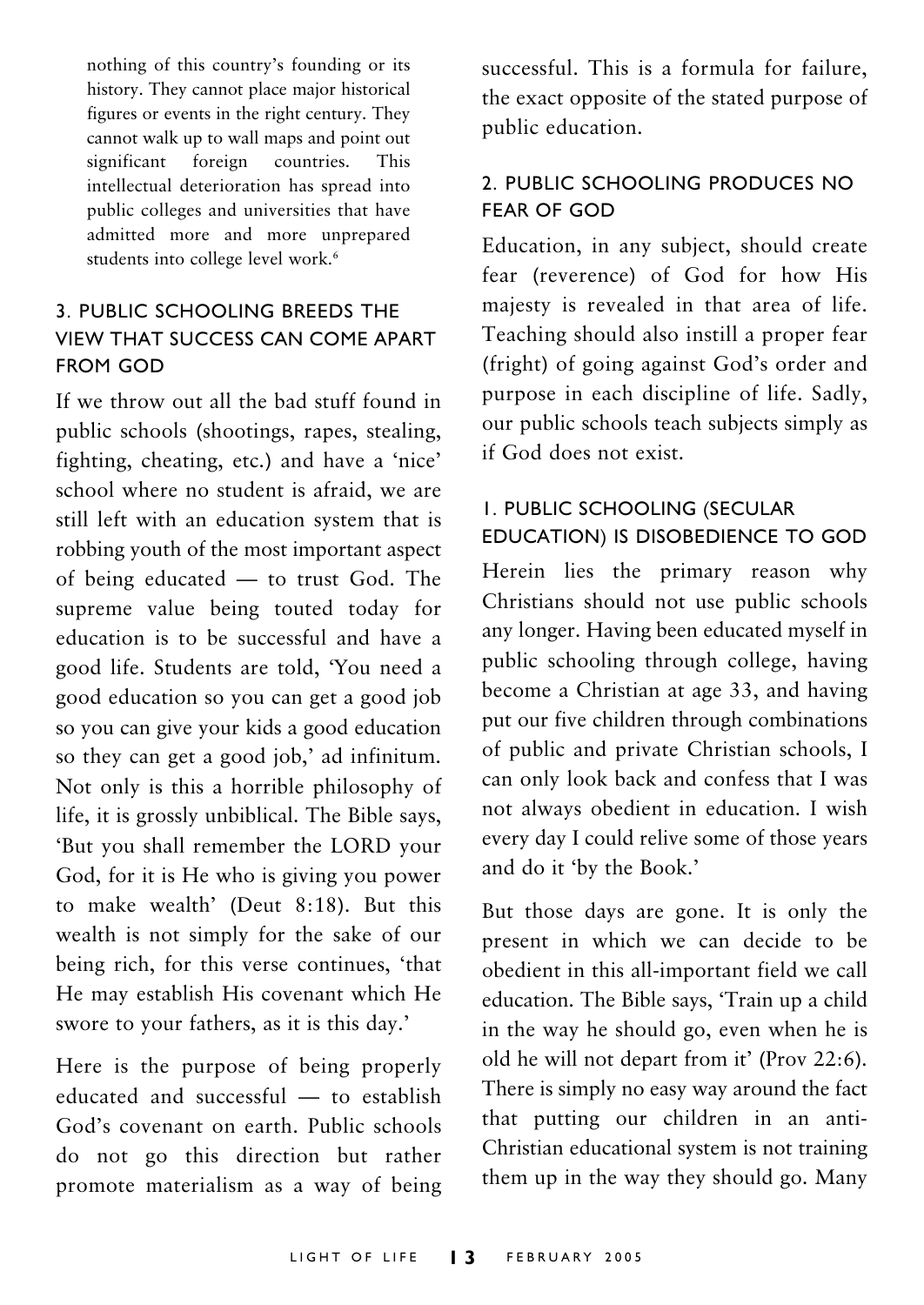parents want to say, 'But we are giving our children Bible training at home.' Really? Are you going back to all subject matter your children are taking and giving them a Scripture-based education to correct wrong teaching? If so, you are in essence home schooling them, so why continue to have them enrolled in the public school? If you mean that you are giving your children moral training, and letting the public school give them academic training, you are simply denying them a Christian worldview. Your children are being given an anti-Christian worldview in all subjects at the local public school.

At the beginning of this article I acknowledged that there are Christians who sincerely believe that, for their situation, public schooling is what they need to use. In response I would say that if you have sought pastoral counsel, prayed, and are trusting Christ for this decision, and have peace that you are doing the right thing for your children, then walk in it. If you have not done these things, but are simply 'doing what everybody else in church is doing,' then I would like to challenge vou to seek the Lord and get His mind on the matter of public schooling for your children.

Public, government-run schooling has been a bad experiment. It will not survive much longer. I strongly encourage Christians to use home schooling or private Christian schools for good education and to avoid having your children become victims of an impending crash. On March 28, 2002, Christian family leader, Dr James Dobson, on his

Focus on the Family radio broadcast. stated. 'In the State of California, if I had a child there. I wouldn't put the voungster in a public school... I think it is time to get our kids out...' The case really could be made in the 49 other states

We used to educate our own children. and did it much better than the state does now. Let's do it again.

#### **NOTES**

- 1. A.A. Hodge, Popular Lectures on Theological Themes (Philadelphia: Presbyterian Board of Publications, 1887), 283, as quoted in R. J. Rushdoony, The Messianic Character of American Education, 335.
- 2. Quote contained in Let My Children Go, (Gilead Media, 2002).
- 3. Samuel L. Blumenfeld, NEA Trojan Horse in American Education (The Paradigm Company, 1984), xiv.
- 4. Douglas Wilson, Recovering the Lost Tools of Learning (1991), Quote contained in Let My Children Go (Gilead Media, 2002).
- 5. Quote from Bible Illustrator, Parsons Technology. 1994), 59.
- 6. Rev. E. Ray Moore, Jr., Let My Children Go (Gilead Media, 2002)

Dan Smithwick is President of Nehemiah Institute. The institute is a research and educational private foundation providing worldview testing and training materials to Christian educators. He has been guest speaker on several Christian radio shows. He is married and has five children. He can be contacted at nehemiah1@home.com.

Certain American statistics have been removed for readability in Australia. Ed.

Reprinted from 'The Chalcedon Report' Sept 2002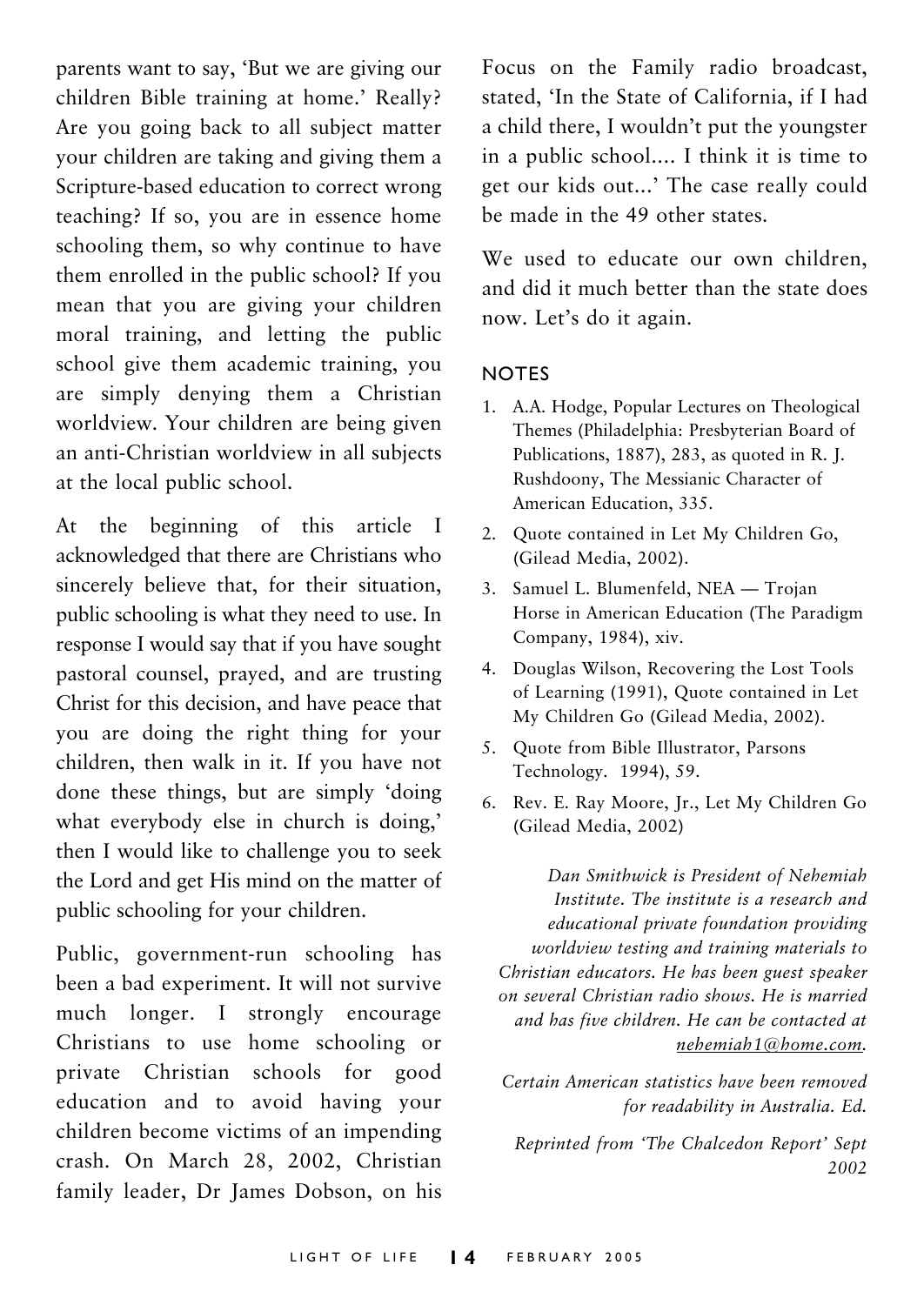

Keen gardeners know that the right pH balance in the soil is vital to produce strong, healthy plants.

Perhaps that is why my garden does not grow very well! It is also true that our bodies need to have the right pH balance or we find ourselves in a state of disease

The acid/alkaline balance (pH balance) is one of the most important aspects of keeping our bodies in good health — the experts call it homeostasis.

For our bodies to function normally, that is, with all metabolic processes taking place, the pH of the body must remain constant and be slightly alkaline. If the pH balance is altered from normal, the metabolic processes are compromised, and the body is no longer in a state of health.

#### **WHAT IS PH BALANCE?**

pH is a measurement of how many hydrogen atoms are in a substance. The more hydrogen atoms (ions) the more acid is the substance. So a pH scale is a measurement of how acid something is.

## **KEEPING THE BALANCE**

## pH and the Body

**RY PETER FROGLEY** 

The pH scale goes from 1 (very acid) to 14 (very alkaline). 7 is neutral (water), neither acidic or alkaline. Thus a pH of 6 would indicate a weak acid, whereas 8 would indicate a weak base (slightly alkaline).

#### THE RODY

The normal pH of the cells of the body is between 7.0 and 8.0. The body will always endeavour to keep the cell pH in this range for maximum efficiency and health. The cells of the body can continue to survive and function at pH levels outside this range, but at these altered levels the body is not in a state of health, rather 'dis-ease'. The cell pH can drop as low as 4.5 (perhaps even lower) and the cells will continue to live, although in a diseased state

#### THE BLOOD

When it comes to our blood we are not as tolerant of pH level variations. A healthy blood pH is 7.4. If the blood pH should drop to 7.0 or rise to 7.8 death will result within minutes. A drop in the pH level of the blood dramatically reduces the blood's oxygen carrying capacity and thus the body's metabolic functions. God has designed our bodies so that they will always attempt to maintain the blood pH at 7.4.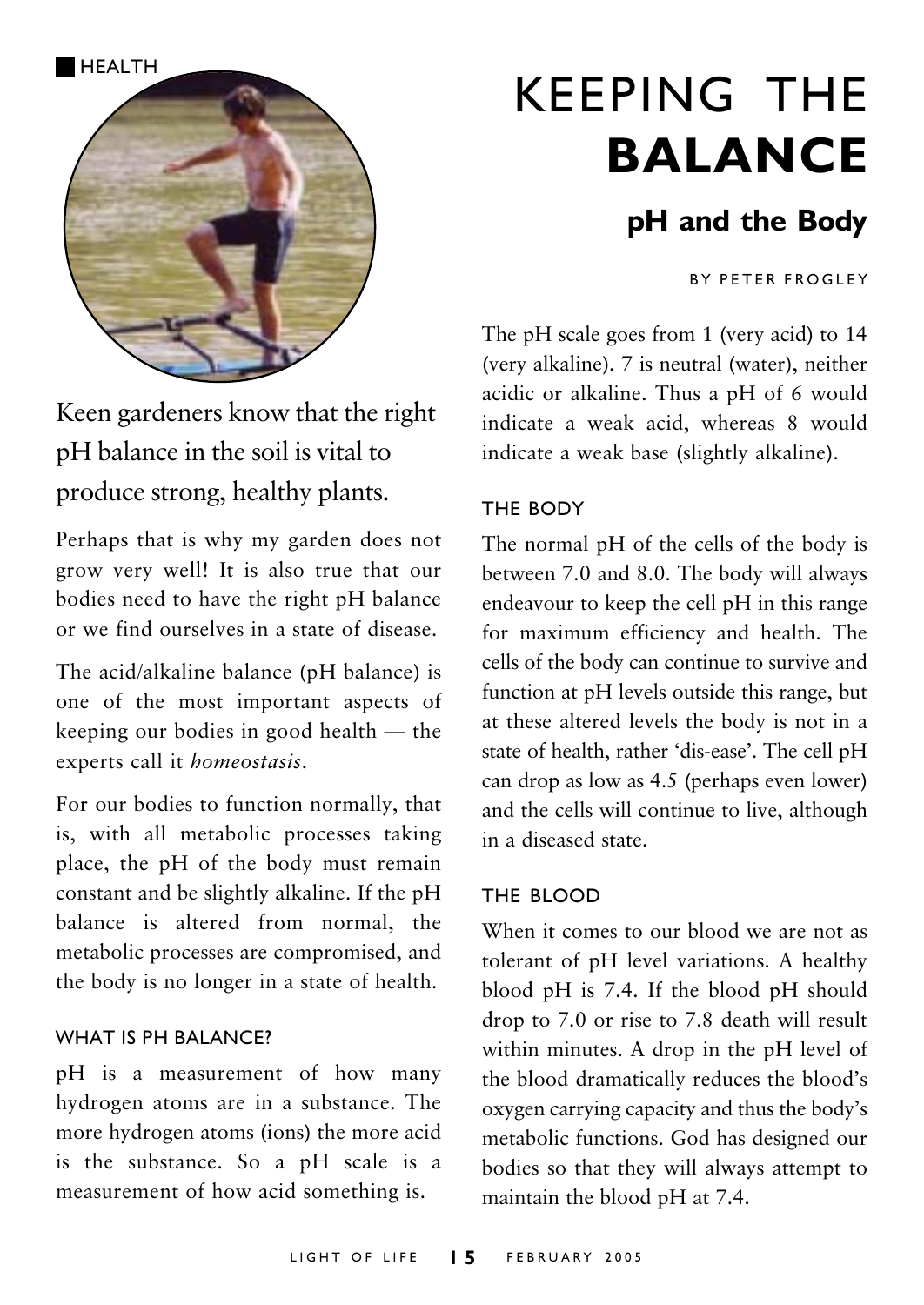#### **HOW IT WORKS**

God has created our body to function as an alkaline entity, but it is an acid producing organism. Our bodies metabolic wastes are acid and these must be neutralised immediately upon their production before they enter the blood stream, which is used to remove them from the body. If this system fails our blood becomes acidic and we die. Never leaving anything to chance, of course, God has built into our bodies a three-part regulating system to maintain the acid/alkaline balance.

#### THE BUFFER SYSTEM

The buffer system is a conglomerate of three different pH regulating mechanisms or buffering systems.

#### 1. Chemical Buffer System

This system is present in the fluids of the tissues of the body and responds in seconds. This chemical system itself has three individual systems.

- The bicarbonate system converts strong acids to weak acids and can only raise the pH to 6.1. It uses organic alkaline ash materials such as sodium, potassium, calcium, magnesium and chloride.
- The phosphate system operates in the same way but uses a phosphate rather than a bicarbonate salt. It is able to lift the pH of acids to 6.8.
- The protein buffer system, which takes over when the first two systems are finished, is able to raise the pH to 7.4.

#### 2. Respiratory Buffer System

When there is an increase in carbon dioxide in body fluids, the pH becomes more acidic. The respiratory system reacts by becoming more active  $-$  the breathing rate increases, thus exhaling more carbon dioxide. This decreases carbon dioxide in body fluids and the pH level becomes more alkaline

#### 3. Kidney Buffer System

The kidney (renal) buffer system takes several hours to take effect. The kidneys help regulate body pH by either excreting or not allowing to excrete into the urine the various components of the chemical buffer system. For example:

- Hydrogen ions (in the form of water) and ammonia (from amino acids) are eliminated when the body is too acid.
- Phosphate ions and bicarbonate ions with associated alkaline minerals are eliminated when the body is too acid or retained when the body is too acid.

Since the body is an acid producing metabolism the urine of a healthy person should be slightly acid: pH 6.0.

#### **FOR YOU**

Most foods we should not eat leave an acid residue in our bodies. To allow our bodies to function happily without too much stress it is a good idea to reduce (if not eliminate) the intake of acid forming foods, such as meat and grains. Happily fruits and vegetables are alkaline and are thus highly desirable foods for the wellbeing of the human body.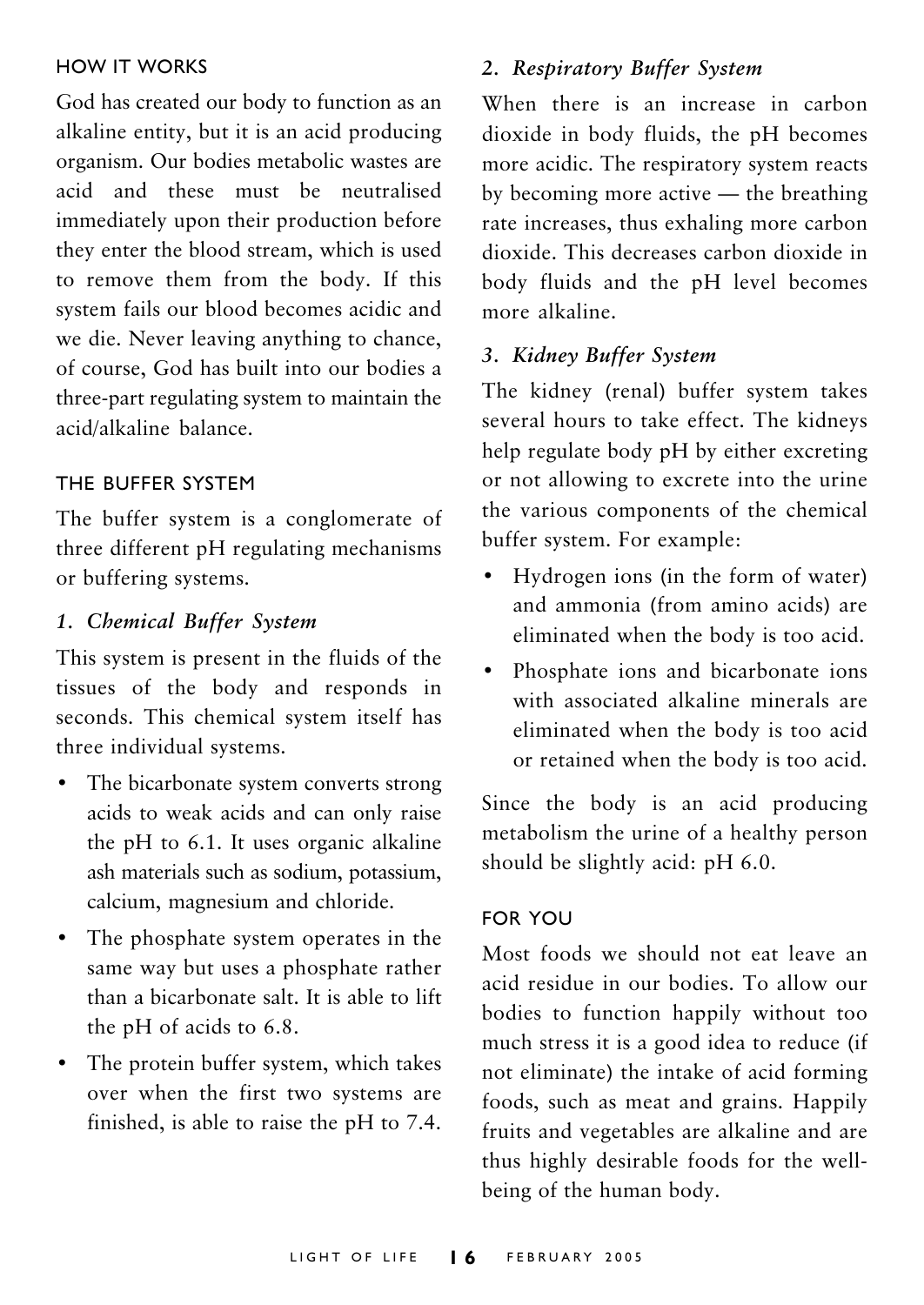## **Light Educational Ministries**

#### THE EARTH: AN INTRODUCTION TO PHYSICAL GEOGRAPHY

Completely rewritten and enlarged, this Grades 6–8 book provides an ideal foundation for the study of Geography from a Christian perpective. A unique presentation of the Creation with a study on the

earth's surface, the land and water, the atmosphere and mapping. 69 pages.

The Teachers Manual comes with tests. exam papers and also photocopiable maps.

Student Text \$21.95 Teachers Manual \$12.80

#### **GOVERNMENT IN ALISTRALIA**

A complete rewrite, with new layout and illustrations. The book explains our Christian heritage from England, the

historical background of the colonies and federation, and the three levels of civil government - local, state and federal. The course concludes with a comprehensive study of our Constitution from a Christian perspective. 77 pages plus the Constitution. Suitable for Grades 9-12.

Student Text \$23.95 Teacher Manual \$15.95

### **LEM PHONICS TRAINING VIDEOS NOW ON DVD**

Remastered in excellent quality from the original recordings, the LEM Phonics Training Videos are now available on DVD. The fully

indexed and chaptered disks with a new menu system make it easy to play the various sections of the programme -they could even be used with a computer and projector for group training sessions. This valuable resource is now even better value for money.

Training Videos on DVD (personal use) \$249.00 Training Videos on DVD (school use) \$499.00







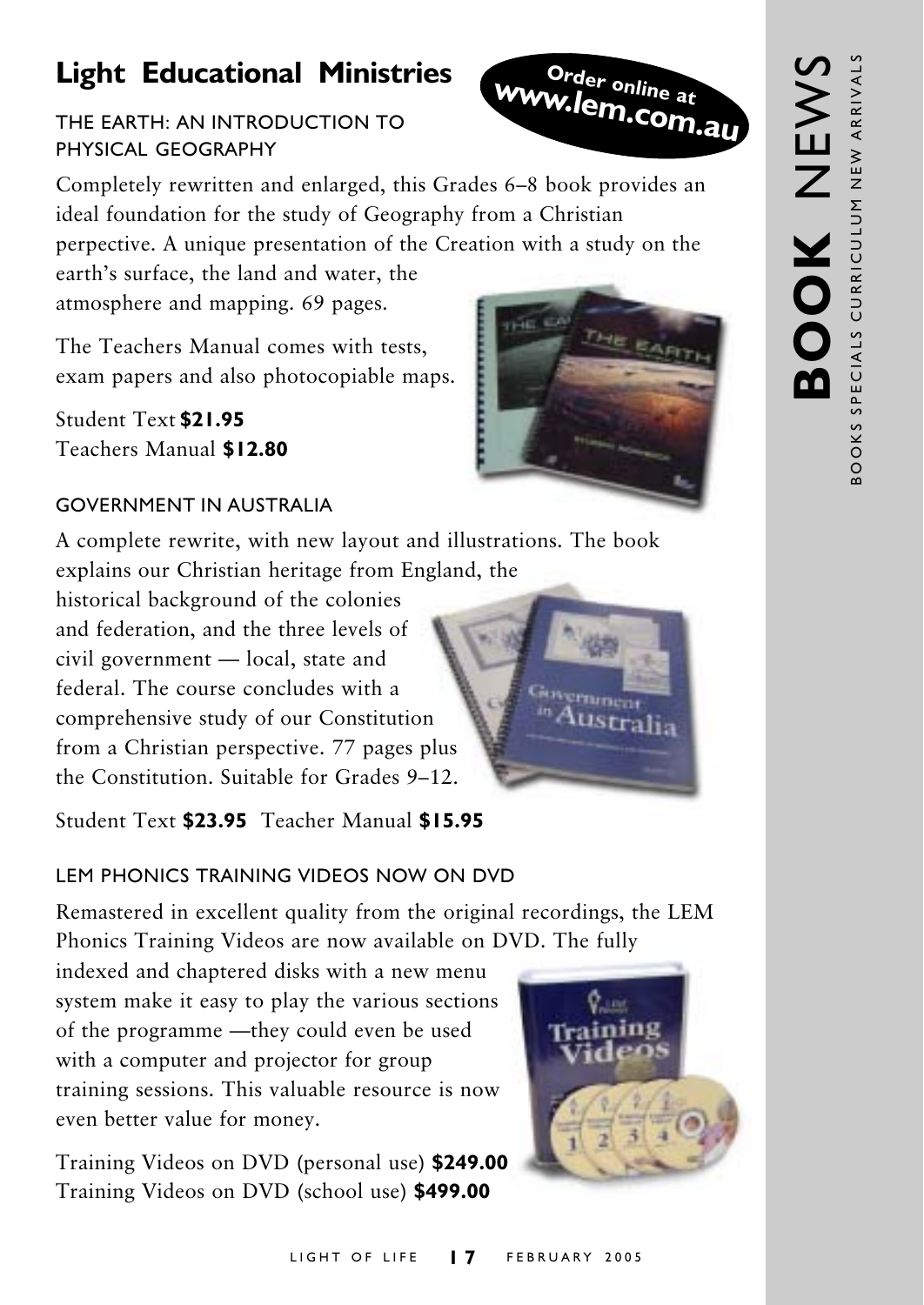#### **I FM PHONICS KITS**

With the Training Videos now available on DVD we are able to offer excellent value on I FM Phonics Kits

#### Starter Kit (6 month's work)

Includes the LEM Phonics Manual, Phonogram Cards, Workbooks 1 and 2, Circle Letter Grid, Clickety Clack CD and the Handwriting Practice Book. Total value \$106.40 for only \$94.95

#### K Kit (1 Year's Work)

Includes the starter kit, plus Workbooks 3–5, Word List K, and the complete set of Training Videos on DVD. \$392.20 value for \$349.00

#### Complete Kit

Includes the K Kit, plus Workbooks 6–9, The Reference, Word List books 1–3, Spelling Scale, Readers for Word List K and 1. Total Value \$545.55 for only \$475.00

## **A Beka Book**

#### **ENGLISH LITERATURE GRADE 12**

A new edition of this typically well-presented A Beka programme. This third edition text is a complete rewrite and reorganisation of the course. 533 pages, soft cover.

Student Text \$52.40 Teacher Guide \$52.40 Test and Quiz \$9.70 Test and Quiz Key \$17.00 Macbeth with study notes \$15.70 Pilgrim's Progress with study notes \$15.70

#### GRADES 10-11 ALGEBRA 2

A second edition Mathematics text, with reorganised content. 361 pages, soft cover.

Student text \$47.15 Teacher Edition \$104.75 Solution Key \$86.45 Test and Quiz \$15.70 Test and Quiz Key \$20.95

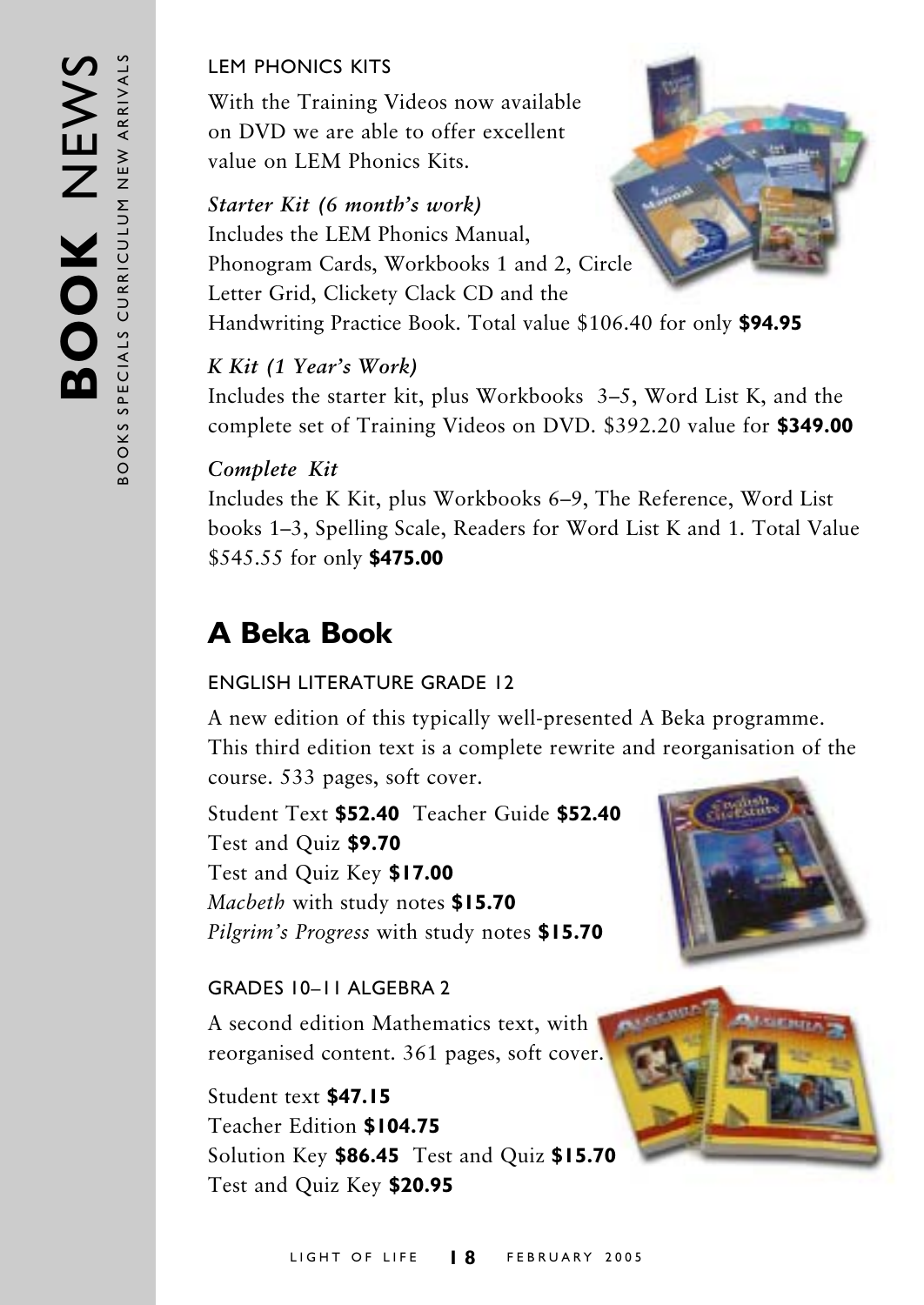## **Rod and Staff**

#### SCIENCE GRADE 5: GOD'S WONDERFUL WORLD

A new course, with a good number of quality full colour illustrations. There are sections on God's created wonders, Arthropods, Earth and Sky, Motion and Machines, Chemicals, Human Body, Sound, Ferns, Mosses and Plantlike Organisms. 272 pages, hard cover.



Student Text \$25.25 Teacher Manual \$24.65 Tests \$3.85

## **Christian Liberty Press**

**GRADE I LIBERTY MATHEMATICS (LEVEL A)** A new course to follow on from the Grade K book. Well presented write-in text, 250 pages.

Student Text \$18.80 Teacher Manual \$7.80

## The Harsh Truth About Public Schools

Bruce N Shortt's well researched book on America's public school system. Modern public education in America has too often degenerated into indoctrination in secular humanism — this book presents the solution to the problem. 465 pages, paperback. \$34.60

## **Chalcedon Monograph Series**

We are overstocked with some of these books and offer the following titles on a first-come, first-served basis. Paperbacks, approx 80 pp.

The Late Great GOP and the Coming Realignment Christianity: Bulwark of Liberty The Church as God's Armoury The Reign of the Righteous

Were \$11.00 each. now four books for \$10.00





4 books

Bargain!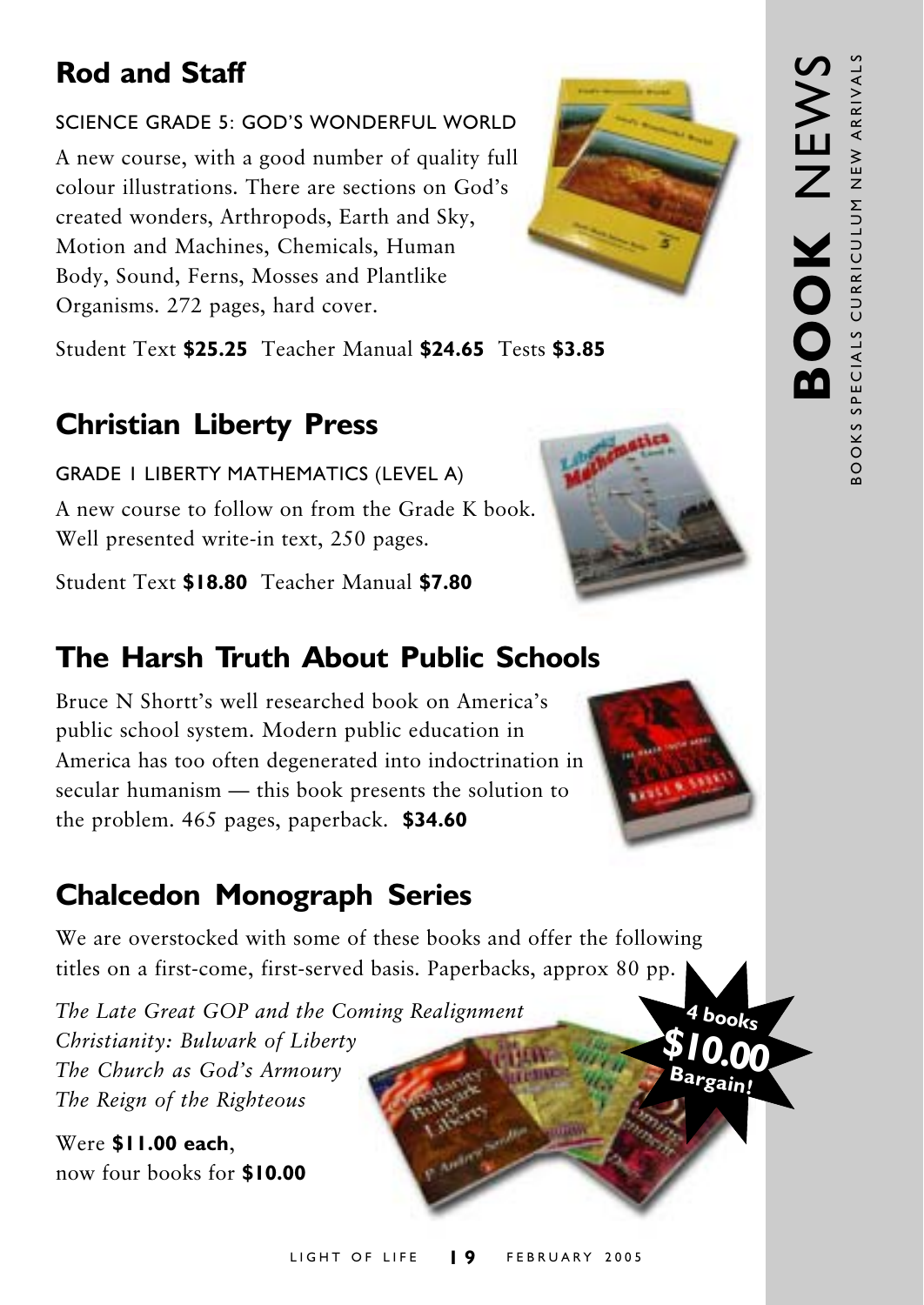

## **LEM PHONICS CORNER**

## Here we are already into the new challenges of 2005.

May God grant you all a blessed New Year and lead, guide and strengthen you as you apply yourself to the work which God has given you for this time and season.

At the end of last year I was blessed to go to India with LEM Phonics. I went with a team of missionaries whose main purpose was to visit an orphanage in a place called Rajahmundry, near the coast (but far enough inland to avoid the tsunami) in Andrapradesh province.

The leader of our team, Pastor John Barnes from Gisborne in Victoria, once had a dream telling him that he would be building an orphanage. In the dream he saw the specific land that this would be built on, but he had no idea where in the world it was. Later he took a trip to India and there was taken to the very place he had seen in the dream. Beginning with five or so orphans in an Indian Pastor's home, they have now grown to housing over three hundred orphans.

Now John Barnes and Samuel Babu work together to clothe, feed and educate these orphans with the desire to bring them to a place where they can have a fulfilling life and make their unique contribution to society. This first requires helping each one to get over the abuses and pain of past deprivations, which they gradually accomplish through the power of prayer and God's love in their lives.

Their ages range from about 5 to 21 years.

I was astounded to see how happy these children are, considering dear the scantness of their earthly possessions. The simplest little gifts we gave them brought such smiles to their faces. Samuel Babu's grandfather was an orphan but Samuel's father was able to complete a university degree and become a doctor.

Samuel himself is a man of great vision and great heart for these children. He and his wife Vijaya together with their three children have given up so many earthly privileges to live with the orphans. They are continually there to watch over them and minister to their needs. Of course, they have a staff which includes teachers. cooks, etc., but now as many of the orphans are reaching maturity, they are taking over responsibilities themselves such as wardens, carers and helpers in the kitchen. The first marriage between two of the orphans has now been arranged. (And they are actually in love, too!)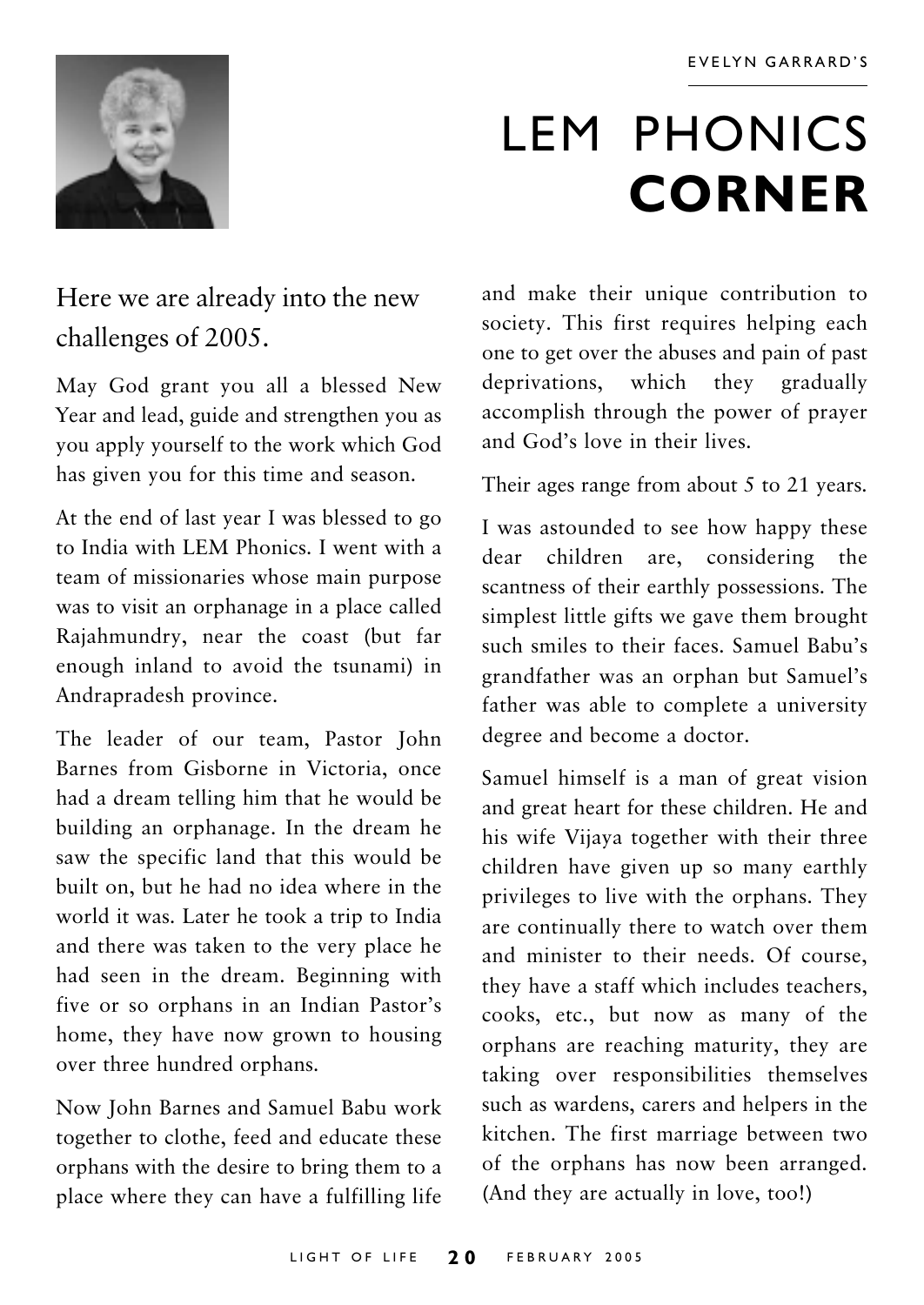The children have school at the orphanage. During the day their sleeping mats are removed and the bedroom becomes a classroom. Indian children have to learn three languages — their own local language, Hindi and English. Samuel has shown a real interest in introducing phonics to the children after a visit here several years ago. After the initial training sessions given to the orphanage teachers and other teachers from the city in December, it seems that this can become a reality.

In preparation for this a new 'Phonics classroom' has been added to the complex which will be used to train the teachers and teach the students. I had the privilege to dedicate this room to God's glory and the continuation of phonics in India! Let's pray that God will continue to bless it and get us through the hurdles which must be overcome before the possibility becomes a reality — hurdles such as getting the material printed in India, finding key people who can be trained to a high enough level to give instruction to teachers, and the economics of it all in a land of poverty.

The leadership are beginning to find other ways to support the needs of the orphanage and phonics has the potential to become one of these means.

Currently the main avenue of support for the orphanage is through sponsorship. At the moment they still have at least 120 orphans who remain unsponsored, which means that money which could be used for building or other purposes must go toward food and clothing for the unsponsored orphans. Alternatively, all the children must be limited in some of these areas.

I was able to meet my son's orphan, and when I found out she had an unsponsored sister I immediately took her on. What a blessing she has been to me as I pray for her each morning knowing that God can give her a future and raise her up to His own glory, knowing that He has chosen her and prepared her in advance for the works she will do, knowing that I am able to cooperate with this wondrous work in some small way! It is also a blessing to know that she is in the care of loving people who teach her not only the usual school subjects, but nurture her in the love and knowledge of Christ our Saviour. Please consider sponsoring a child. It costs only \$35 per month. Contact me if you are interested and I will send you a profile with a picture of your child and information about them

I think it is impossible to remain the same in my thinking and actions after being in India. I realize how much I have which I don't really need!

God bless you all,

Hoelyn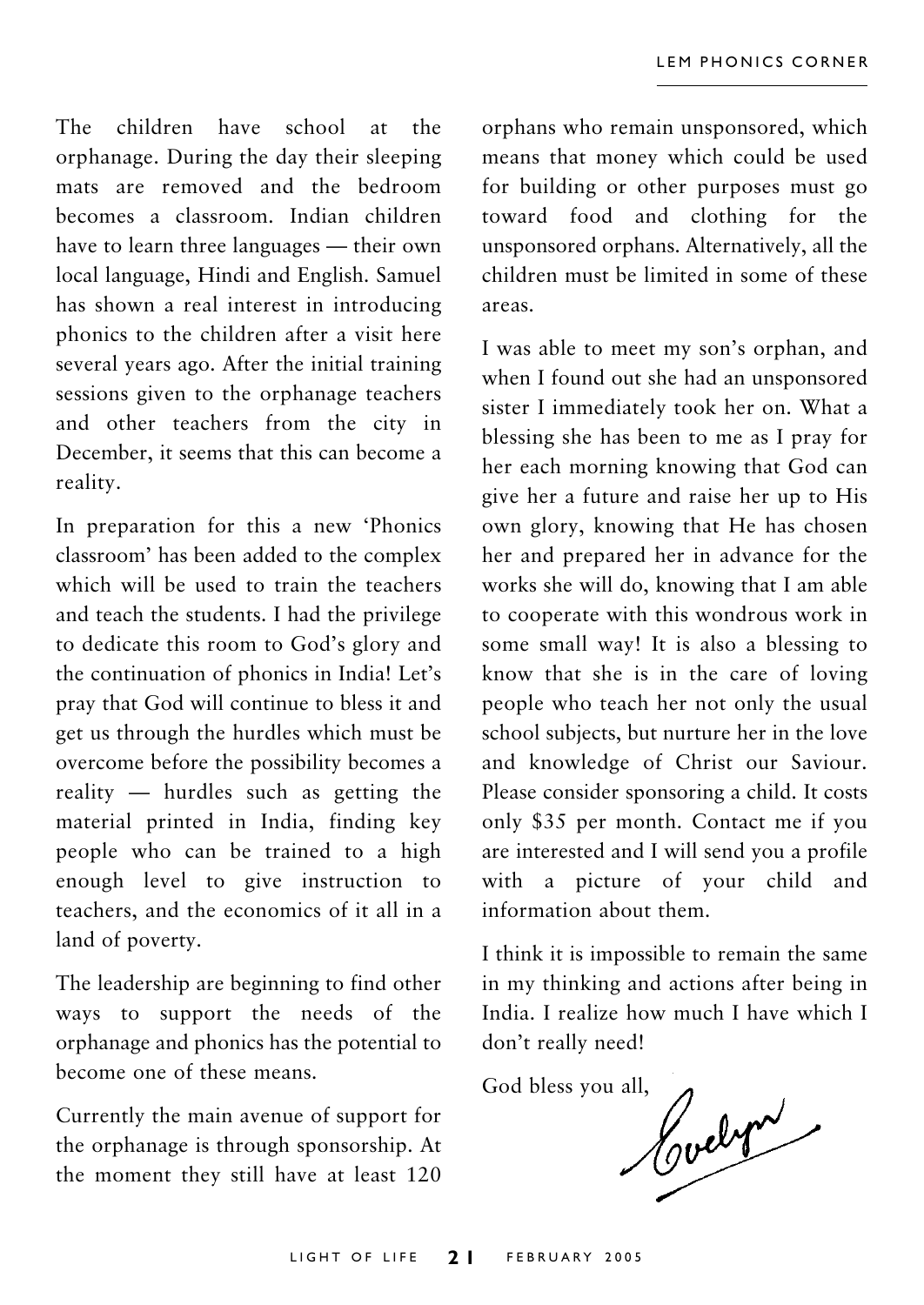## FVENT CALENDAR

COMING EVENTS SEMINARS PROGRAMMES UPDATES

Note the number of the seminar you are interested in and tick the corresponding box on the registration form inside the back cover



**Christian Home Education** Seminar and Show

### 2005 Programme

- $9:00$  Registration
- 9:30 Keynote Address Mike McHugh or Peter Frogley
- 10:30 Morning Break
- $11:00$  Elective sessions
- $12:00$  Lunch
	- $2.00$  Session Two
	- $3.00$  Session Three
	- 4:00 Book Browse and Buy
	- $5:00$  Close

Children are welcome at all CHESS seminars, but they must be quiet and accountable to their parents at all times.

## **Guest Speakers**

In 2005 we will have Mike McHugh, Director of Christian Liberty Press in Chicago, USA, with us for the Melbourne and Sydney CHESS.

Claire Jones from Trivium Education will also be taking electives at some of the seminars.

## **CHESS Seminars**

#### $(n)$  LARART TASMANIA

| Date    | Saturday 30 April                |  |  |  |  |
|---------|----------------------------------|--|--|--|--|
| Venue   | Salvation Army Hall              |  |  |  |  |
|         | Blackmans Bay                    |  |  |  |  |
| Cost    | Single/Family: \$25/\$40         |  |  |  |  |
|         | Earlybird (by 9 Apr): $$15/\$25$ |  |  |  |  |
| Send to | Lorraine Ward                    |  |  |  |  |
|         | 7 Jessica Ct                     |  |  |  |  |
|         | Howden Tas 7054                  |  |  |  |  |
| Phone   | $(03)$ 6267 2359                 |  |  |  |  |
|         | 02 HAMILTON, VICTORIA            |  |  |  |  |
| Date    | Tuesday 3 May                    |  |  |  |  |
| Venue   | <b>TBA</b>                       |  |  |  |  |
| Cost    | Single/Family: $$25/$40$         |  |  |  |  |
|         | Earlybird (by 16 Apr): \$15/\$25 |  |  |  |  |
| Send to | Ray and Maree Clay               |  |  |  |  |
|         | <b>RMB 4159</b>                  |  |  |  |  |
|         | Coleraine Vic 3315               |  |  |  |  |
| Phone   | (03) 5575 3208                   |  |  |  |  |

#### 03 ADELAIDE, SA

| Date    | Saturday 7 May                   |  |  |  |  |  |
|---------|----------------------------------|--|--|--|--|--|
| Venue   | Sunrise Christian School         |  |  |  |  |  |
|         | 95 Wattle St, Fullarton          |  |  |  |  |  |
| Cost    | Single/Family: \$25/\$40         |  |  |  |  |  |
|         | Earlybird (by 16 Apr): \$15/\$25 |  |  |  |  |  |
| Send to | Michael and Sue Whitrow          |  |  |  |  |  |
|         | PO Box 123, Belair SA 5052       |  |  |  |  |  |
| Phone   | $(08)$ 8278 7300                 |  |  |  |  |  |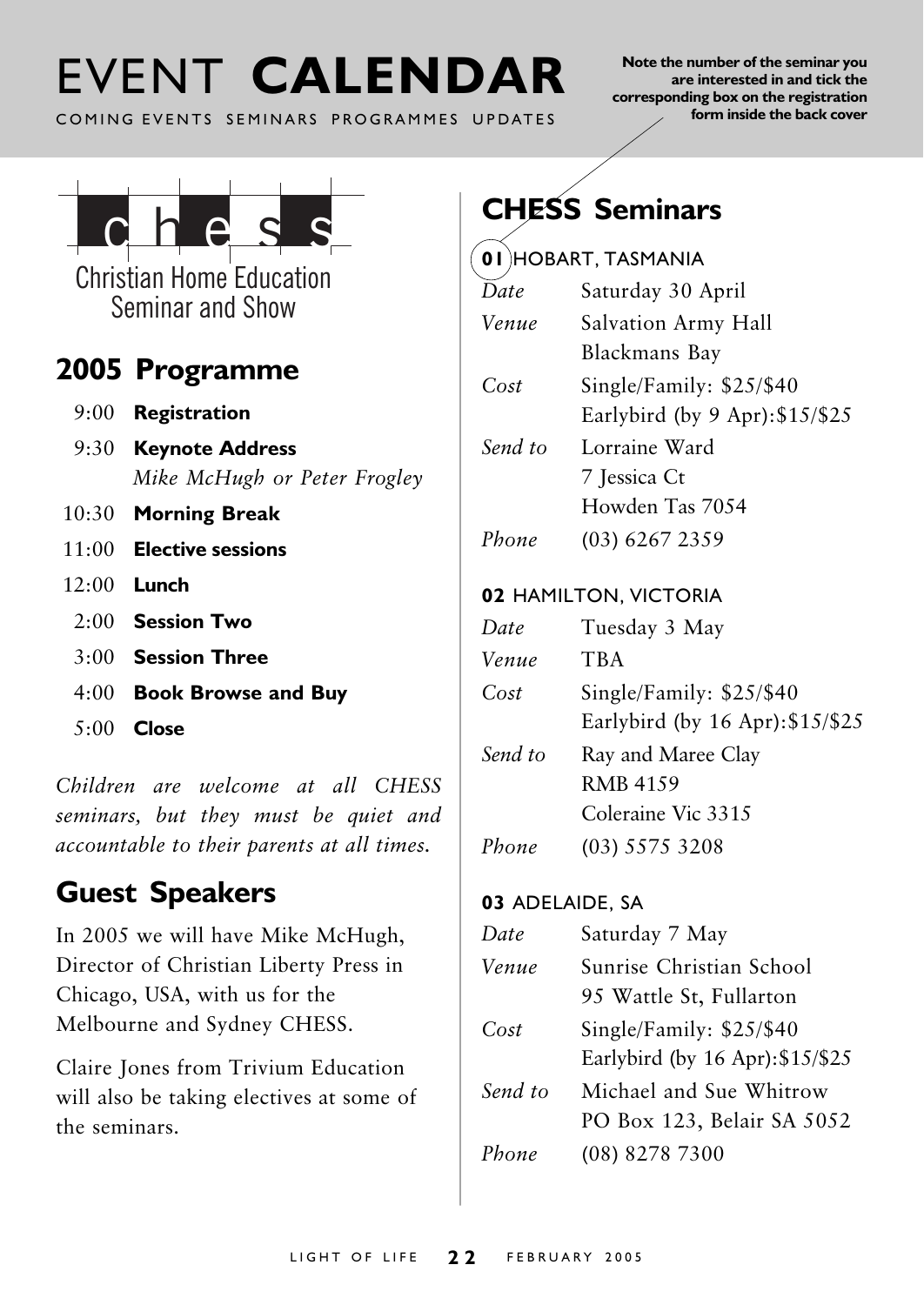#### 04 MELBOURNE, VIC

| Date    | Saturday 16 July                 |  |  |  |  |
|---------|----------------------------------|--|--|--|--|
| Venue   | Blackburn Baptist Church         |  |  |  |  |
|         | Cnr Springfield and              |  |  |  |  |
|         | Middleborough Rds,               |  |  |  |  |
|         | North Blackburn                  |  |  |  |  |
| Cost    | Single/Family: \$25/\$40         |  |  |  |  |
|         | Earlybird (by 25 Jun): \$15/\$25 |  |  |  |  |
| Send to | Kingsley Educational Pty Ltd     |  |  |  |  |
|         | PO Box 310                       |  |  |  |  |
|         | Mt Waverley MDC Vic 3149         |  |  |  |  |
| Phone   | (03) 9544 8792                   |  |  |  |  |
| Fax     | $(03)$ 9544 2328                 |  |  |  |  |
| Email   | enquiries@kepl.com.au            |  |  |  |  |

#### 05 SYDNEY, NSW

| Date    | Saturday 23 July                     |
|---------|--------------------------------------|
| Venue   | Condell Park Christian School        |
|         | 29 Lancelot St, Condell Park         |
| Cost    | Single/Family: \$25/\$40             |
|         | Earlybird (by 2 July): $$15/\$25$    |
| Send to | Leanne Glen                          |
|         | 6 Blackwattle Grove                  |
|         | Narellan Vale NSW 2567               |
|         | <i>Enquiries LEM, (02) 6259 3944</i> |

#### 06 PERTH, WA

| Date    | Saturday 3 September             |
|---------|----------------------------------|
| Venue   | Presbyterian Church              |
|         | 32 Bull Creek Dr, Bull Creek     |
| Cost    | Single/Family: $$25/$40$         |
|         | Earlybird (by 13 Aug): \$15/\$25 |
| Send to | Rod and Leanne Ellis             |
|         | 246 Duckpond Rd                  |
|         | Wellard WA 6170                  |
| Phone   | $(08)$ 9524 2505                 |

#### 07 BRISBANE, QUEENSLAND

| Saturday 15 October              |  |  |  |  |
|----------------------------------|--|--|--|--|
| Ashgrove Baptist Church          |  |  |  |  |
| 7 Firhill St                     |  |  |  |  |
| Ashgrove                         |  |  |  |  |
| Single/Family: $$25/$40$         |  |  |  |  |
| Earlybird (by 24 Sep): \$15/\$25 |  |  |  |  |
| Claire Jones                     |  |  |  |  |
| PO Box 186                       |  |  |  |  |
| Ferny Hills DC Qld 4055          |  |  |  |  |
| $(07)$ 3351 7243                 |  |  |  |  |
| trivium@bigpond.net.au           |  |  |  |  |
|                                  |  |  |  |  |

## **CHESS Book displays**

Book displays provide an opportunity for 'hands-on' browsing of LEM's books and resources. Unfortunately Kingsley will not be attending the book displays.

Registration is not required.

#### MILDURA, VIC  $Date$ Monday 9 May  $1-5$  pm Venue Living Waters Community Church 118 Orange Ave Mildura Free  $Cost$ Enquiries Richard and Dale Vaughan Phone  $(03)$  5022 8319 or 0402 052 335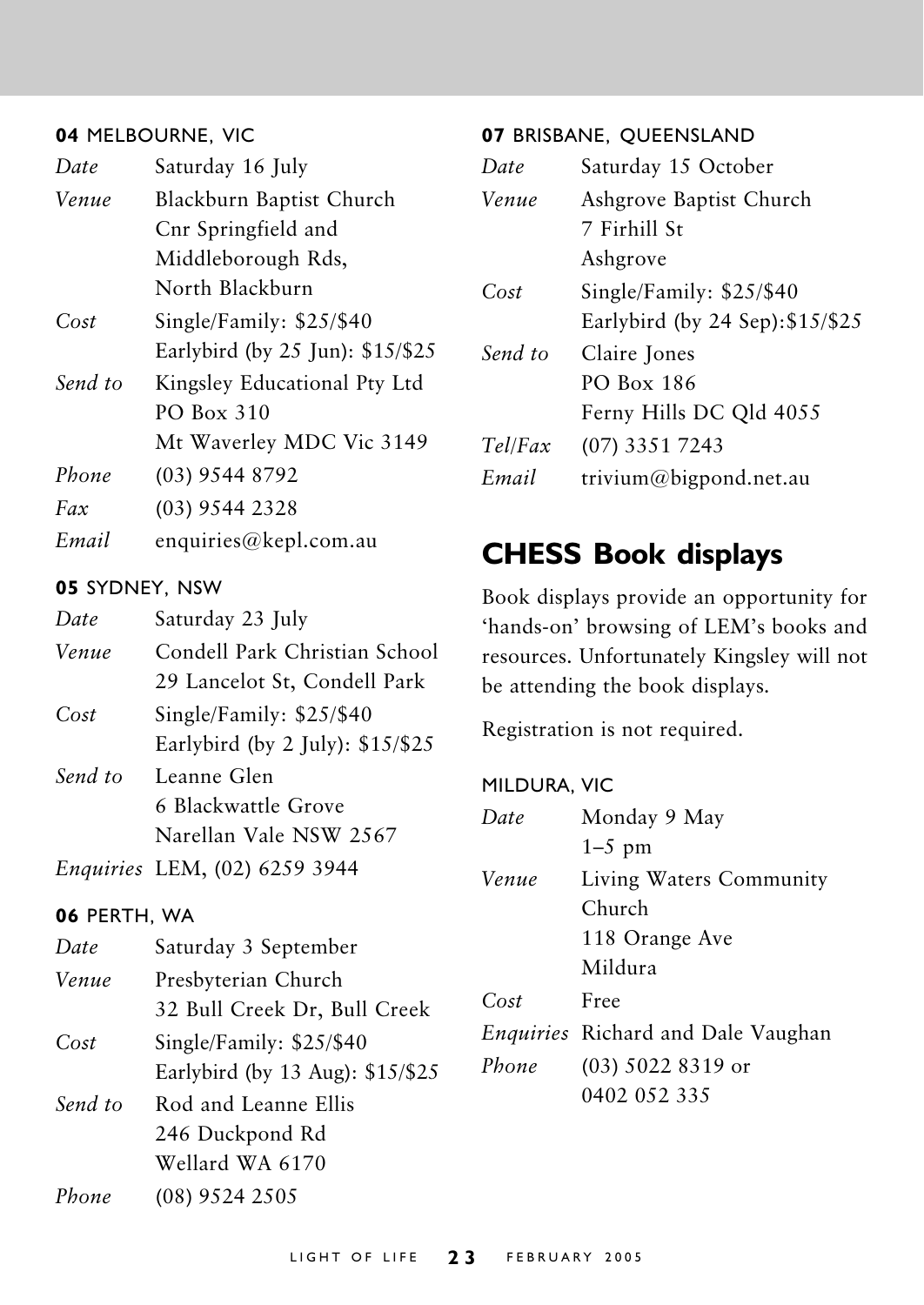EVENT CALENDAR Note the number of the seminar you are interested in and tick the corresponding box on the registration form inside the back cover



The LEM Phonics Introductory Seminar is designed to equip teachers and parents to effectively teach the LEM Phonics programme to their children. Successful participants will be awarded with a Level 1 (Introductory) Certificate in LEM Phonics.

#### $\,$ 08 MELBOURNE, VIC

I*nstructor* Joanne O'Donovan

Dates Mon 21 and Mon 28 Feb Mon 7, Mon 14, Mon 21, and Mon 28 March

Venue Oxley College, Old Melbourne Rd, Chirnside Pk  $Cost$  \$360 per person including the LEM Phonics Manual, Word L*ist K*, and phonogram cards Deposit of \$50 per person required with registration Send to nne O'Donovan PO Box 107 Kangaroo Ground Vic 3097

 $Phone$ one (03) 9730 1030



#### **THE HOMESCHOOL DIGEST**

*The Quarterly Journal for Family Discipleship*

- Almost 100 pages each issue
- Teaching, exhortation, testimony, encouragement
- Answers the deeper questions surrounding the lifestyle of home education
- 4 issues/year for only **\$35**

#### **AN ENCOURAGING WORD**

*Keeping Alive the Vision for Biblical Womanhood and Godly Homemaking*

- Informative articles and commonsense advice on everything from home business to home cooking to home birth
- Practical suggestions and biblical challenges
- 4 issues/year for only **\$30**

*For more information or to subscribe contact Bethany McCallum on (07) 5483 3800*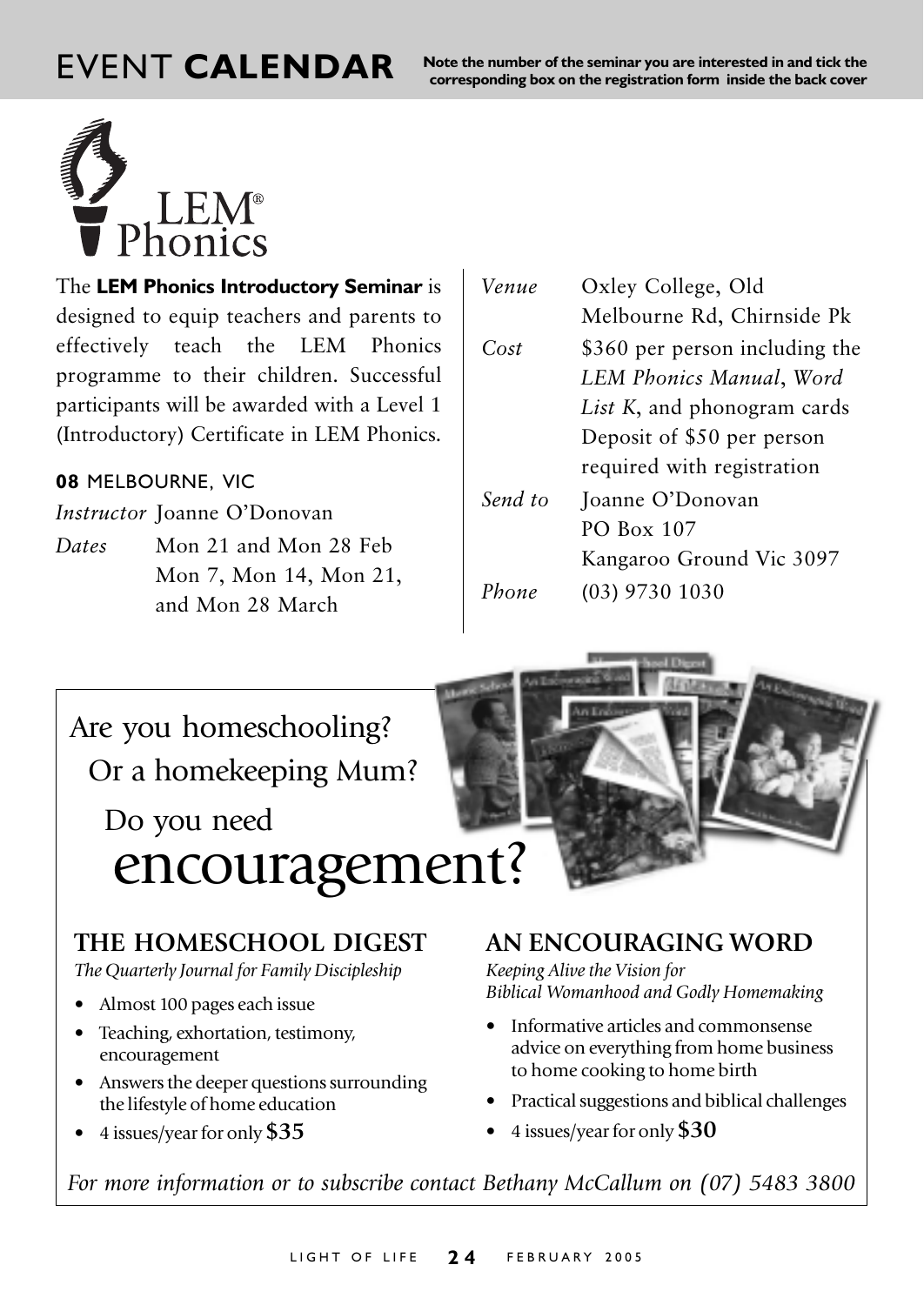

## **SEMINAR REGISTRATION**

| Name    |  |  |  |
|---------|--|--|--|
| Address |  |  |  |
|         |  |  |  |
|         |  |  |  |

Email

#### **I AM REGISTERING FOR:**

Phone

## **CHESS Seminars**

Tick the box of the seminar you wish to attend and return to the address listed in the event calendar

Cheques payable to CHESS for all seminars

01 Hobart

02 Hamilton

- 03 Adelaide
- 04 Melbourne
- 05 Sydney
- 06 Perth
- 07 Brisbane

## **LEM Phonics Seminars**

Please note the information required, tick the box and return to the address listed in the event calendar

#### 08 Melbourne

Cheques payable to Joanne O'Donovan

Do you already have the LEM Phonics Manual and Word List  $K^2$  $\Box$  yes  $\Box$  no